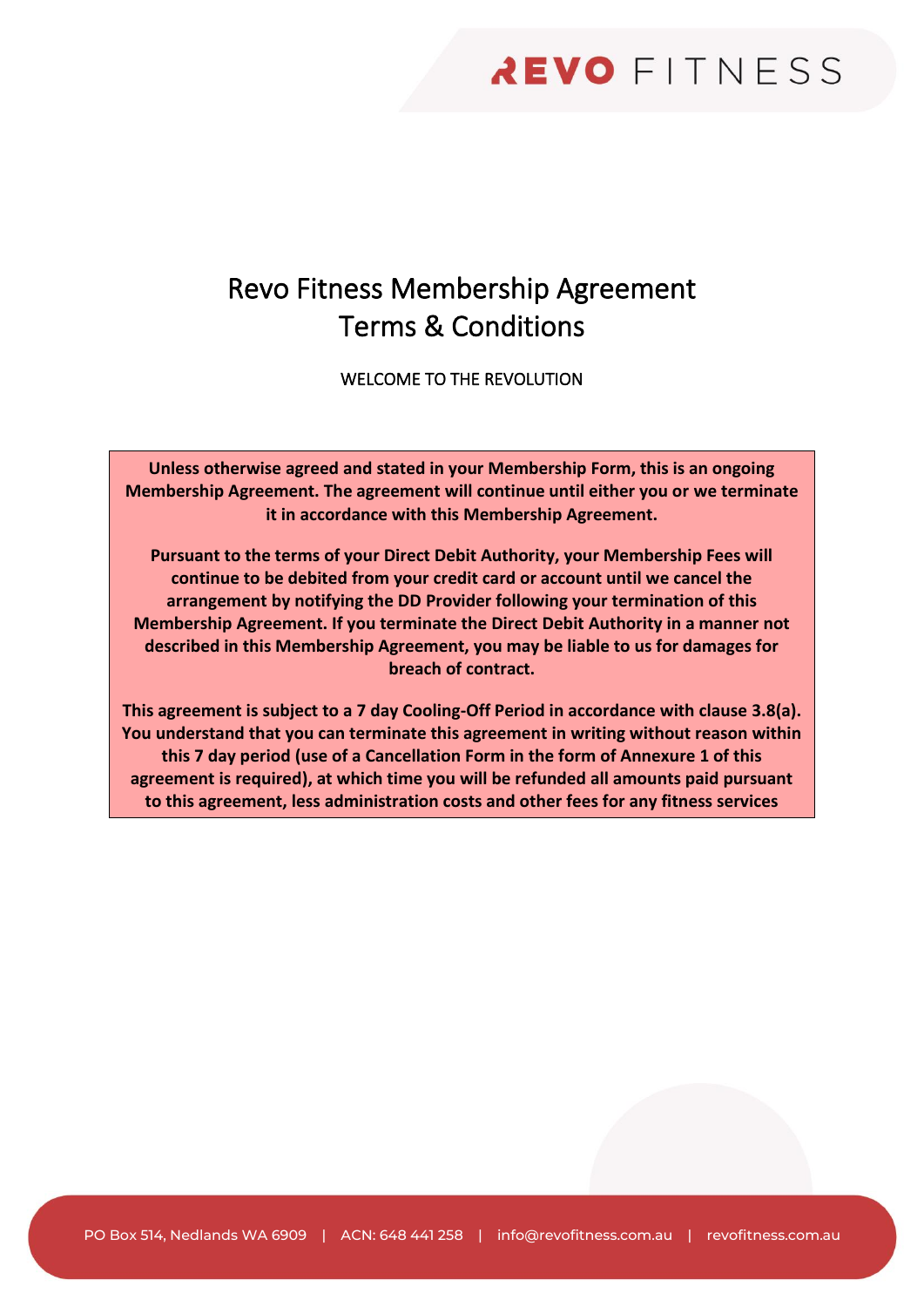# Revo Fitness Membership Agreement Agreement and Public Written Summary

# MEMBERSHIP AGREEMENT SUMMARY

### 1 DESCRIPTION OF SERVICES

Pursuant to this Membership Agreement, RevoFit will provide access to our Revo Fitness Facilities for the use by Members, 24 hours a day, 7 days a week.

# 2 TERM OF AGREEMENT

The Membership Agreement will be for an ongoing period of time until terminated in accordance with the provisions of this Membership Agreement.

The Membership Agreement is an Ongoing Agreement (rather than a fixed-term agreement basis) but Revo Fitness will not enter into a Membership Agreement for a term that exceeds the unexpired period of the longest lease term for the Revo Fitness Facilities.

In this context, an Ongoing Agreement means a Membership that has an initial term, continues after the end of the initial term and ends only if and when the Member terminates the Membership Agreement in accordance with the provisions of this Membership Agreement.

# 3 COOLING-OFF PERIOD

The Membership Agreement is subject to a Cooling-Off Period and a Member may end the Membership Agreement at any time within 7 days after the day on which the agreement is signed or becomes effective (or 7 days after the day on which the fitness centre opens if it has not yet opened).

# 4 MEMBER FEES

The total amount of fees and charges payable is broken down as follows:

- (a) \$9.69 weekly Membership Fee charged at \$19.38 per fortnight (i.e. an equivalent of \$42.00 per month) or another amount as specified in the Membership Form. This Membership Fee will be payable on an ongoing basis (debited from your account on a fortnightly basis on the Direct Debit Date) for the duration of your Membership with Revo Fitness and relates to the services provided by Revo Fitness as set out in the 'description of services' above;
- (b) \$30.00 Cooling-Off Administration Fee which reasonably reflects the administration costs incurred by Revo Fitness in administering this Membership Agreement in accordance with clause [3.8\(a\)\(iv\).](#page-11-1) This Cooling-Off Administration Fee will be payable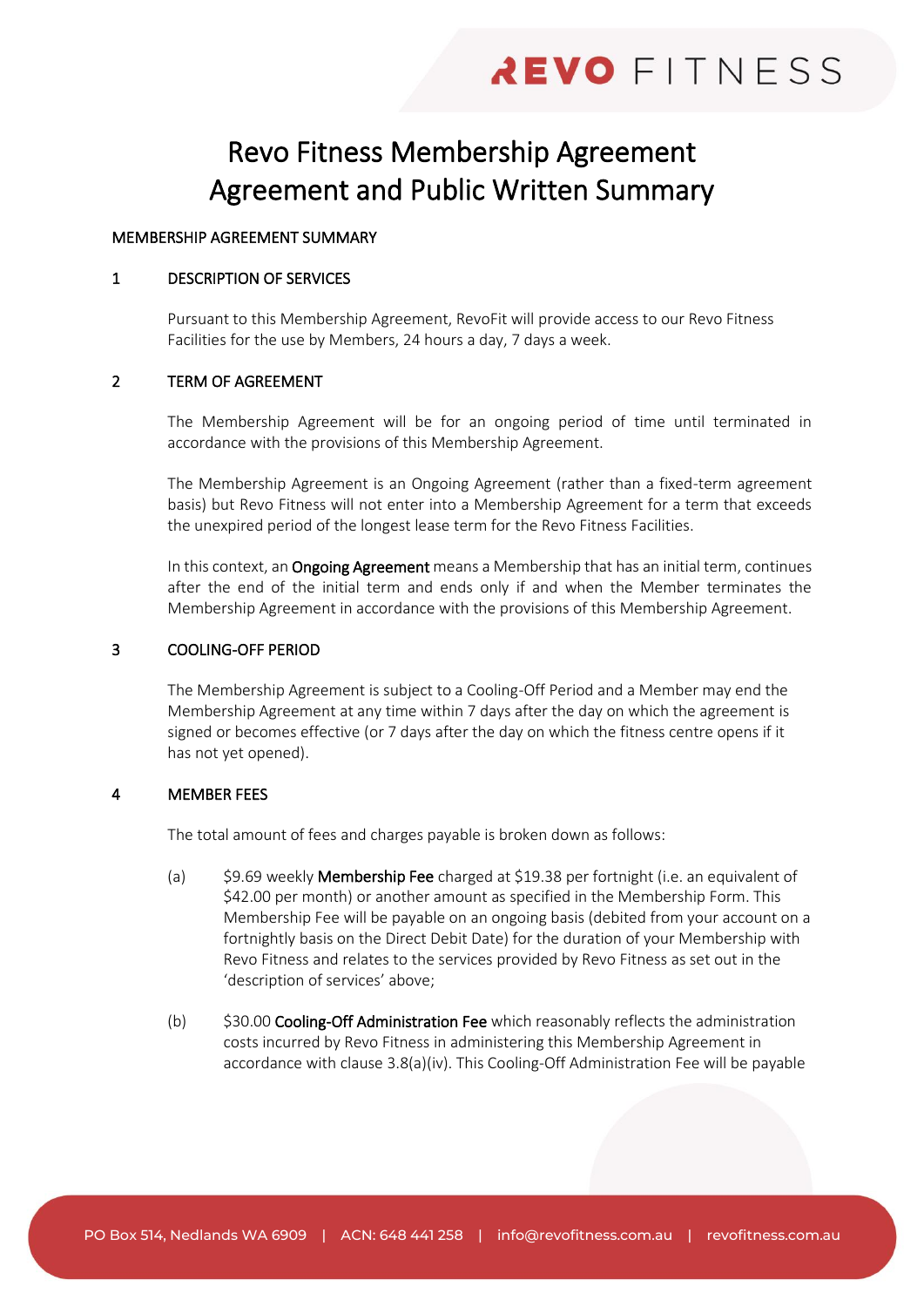(at the absolute discretion of Revo Fitness) if a Member terminates their Membership Agreement during the Cooling-Off Period;

- (c) an Unpaid Fee for all fees in relation to the fitness services supplied by Revo Fitness under this Membership Agreement that a Member has not paid for at the termination of the Membership Agreement in accordance with claus[e 3.8](#page-11-2) (including, but not limited to, amounts for all debts that the Member owes to Revo Fitness, which will continue to accrue until termination). This Unpaid Fee will be payable (at the absolute discretion of Revo Fitness) prior to this Membership Agreement being terminated for any reason whatsoever and will be calculated on a case by case basis;
- (d) \$30.00 Replacement Fee in the event we need to replace a Member's Swipe Card in accordance with clause [5.1\(b\);](#page-15-0)
- (e) \$150.00 Additional Person Fee for each additional person granted access to the Revo Fitness Facilities by the Member without Revo Fitness' prior written consent in accordance with clause [5.2\(b\)\(ii\);](#page-15-1)
- (f) \$9.99 Dishonour Fee in the event that a Member dishonours any payment under the Membership Agreement in accordance with clause [6.2\(b\)\(ii\);](#page-19-0) and
- (g)  $$0.61$  Debit and Credit Card Fee for each payment made by debit and / or credit card in accordance with clause [6.](#page-17-0)

### 5 EXCLUSIONS, LIMITATIONS OR RESTRICTIONS

This Membership Agreement is subject to, among others, the following key exclusions, limitations or restrictions in relation to the fitness services provided by Revo Fitness:

- (a) access to the Revo Fitness Facilities is only provided to Members and you are not permitted to bring Non-Members into any Revo Fitness Facility and you accept full responsibility and liability on your behalf and agree to indemnify Revo Fitness from and against all claims and liabilities (see clause [5.2](#page-15-2) of the Membership Agreement);
- (b) Members must be at least 14 years of age and if you are under the age of 18 years old you are required to have authorisation from a parent/guardian to become a Member (see clause [3.4](#page-9-0) of the Membership Agreement);
- (c) except if you are a 5-Week Member, Members are entitled to suspend their Membership by completing a Suspension Form not less than 30 days prior to the proposed suspension date (see clause [3.6](#page-10-0) of the Membership Agreement)
- (d) Your Membership applies solely to you and may not be sold, transferred to, or used by, any other person (see clause [3.7](#page-11-3) of the Membership Agreement); and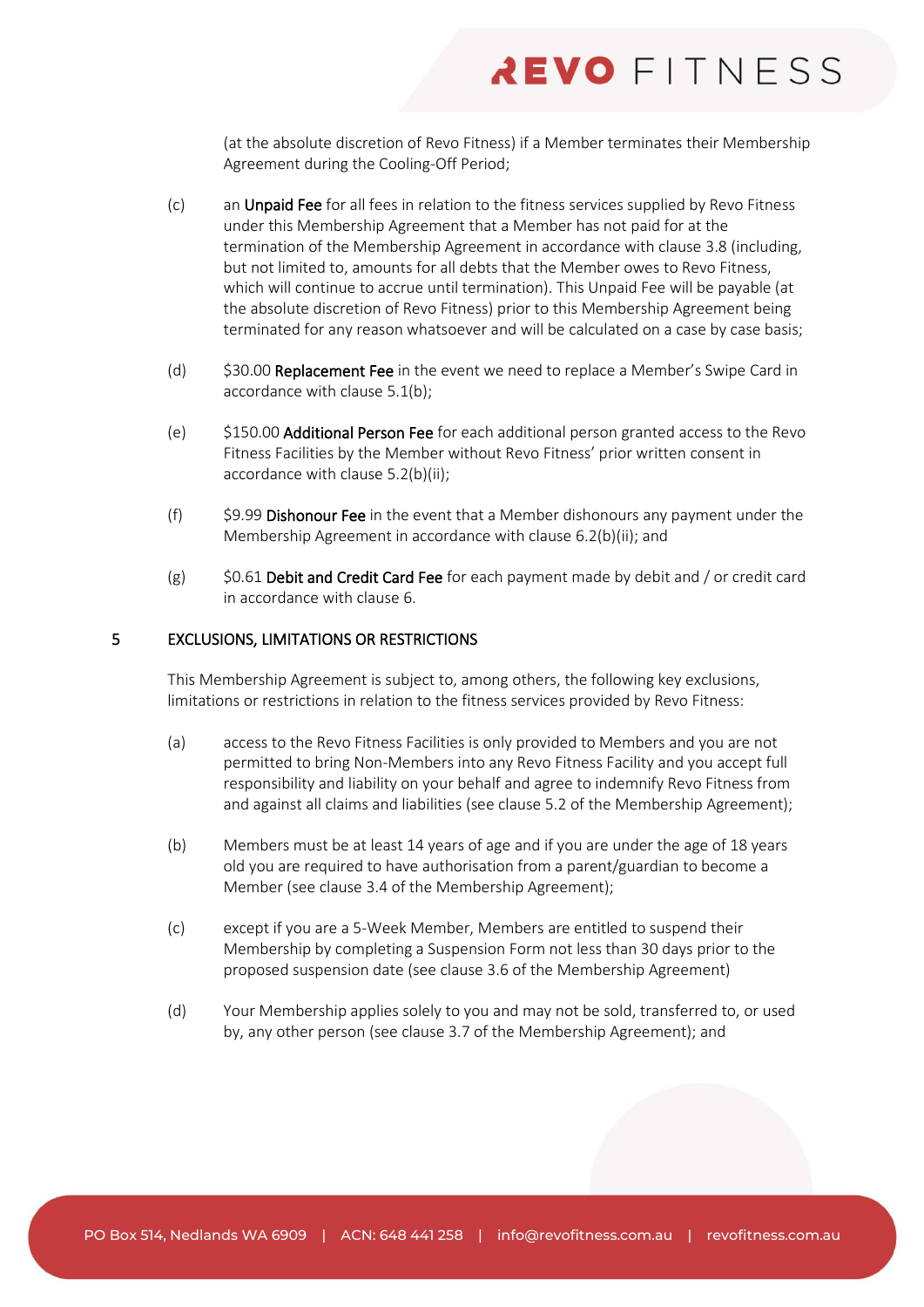(e) Members may cancel their membership for medical reasons or other (see clause [3.8](#page-11-2) of the Membership Agreement).

The above is not an exhaustive list of all exclusions, limitations or restrictions in relation to the fitness services provided by Revo Fitness. Revo Fitness advises that Members should refer to the full terms and conditions of the Membership Agreement.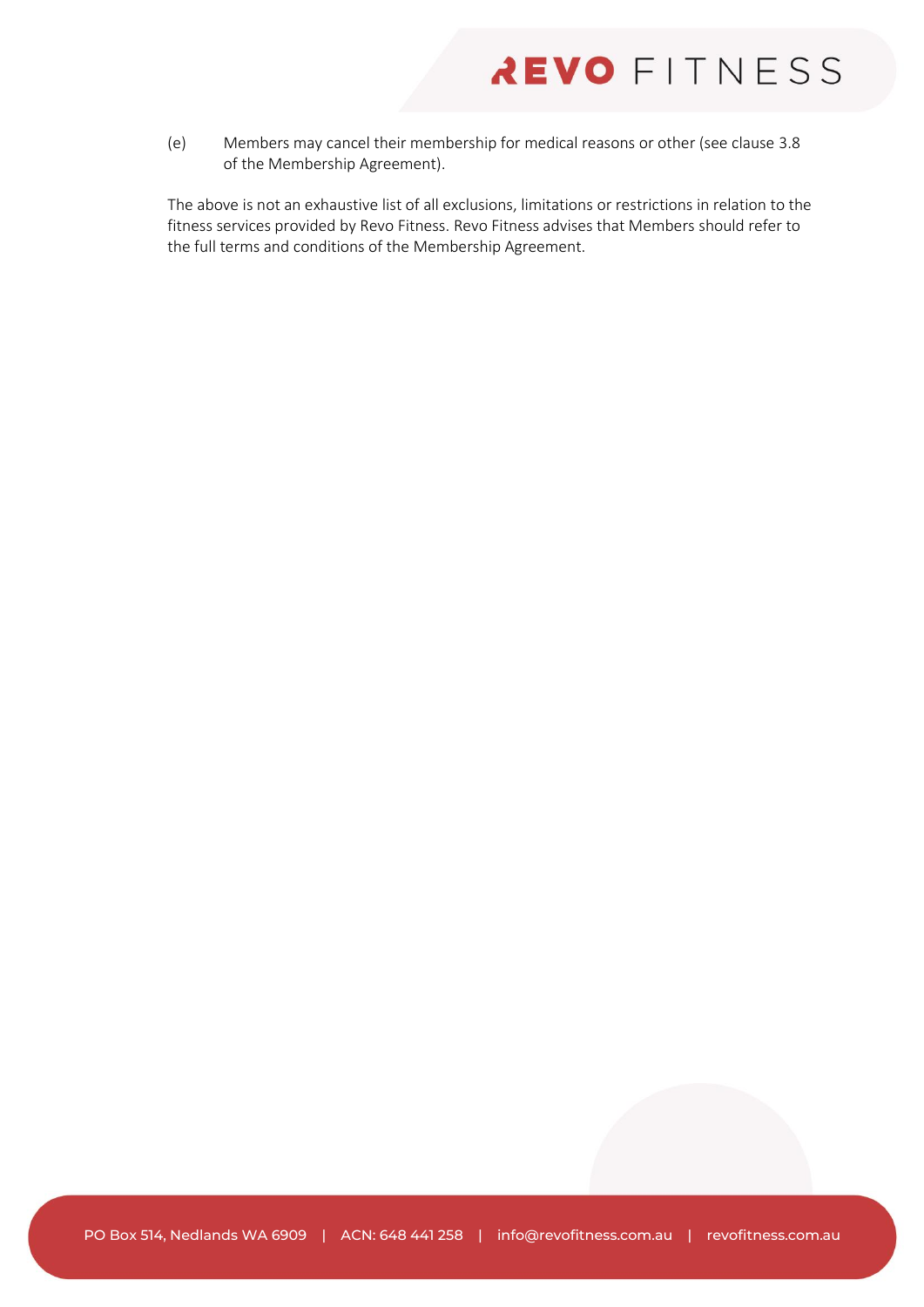## 1 DEFINITIONS & INTERPRETATION

#### 1.1 Definitions

In this Membership Agreement, unless the context requires otherwise:

- (a) 5-Week Membership means a fixed term membership in accordance with claus[e 4.](#page-14-0)
- (b) Cancellation Form means the cancellation form you may use to cancel your Membership at Revo Fitness in accordance with clause [3.8,](#page-11-2) the form of which is contained in Annexure 1.
- (c) Club Rules means any applicable rules regarding conduct and use of the fitness equipment at each Revo Fitness Facility as amended from time to time and in accordance with applicable laws and regulations and accessible from [https://revofitness.com.au/wp-content/uploads/2021/12/Club-Rules.pdf.](https://revofitness.com.au/wp-content/uploads/2021/12/Club-Rules.pdf)
- (d) Commencement Date means the date of this Membership Agreement as stated on the Membership Form.
- (e) Cooling-Off Period means the period during which you may terminate this Agreement pursuant to clause [3.8\(a\)\(i\).](#page-11-4).
- (f) Deceptive Practices means deceptive, misleading, false, or unfair advertising or marketing practices.
- $(g)$  Direct Debit Authority means the direct debit payment method you authorise the DD Provider to establish for the purposes of paying your Membership Fees in accordance with clause [6.2\(a\).](#page-18-0)
- (h) Direct Debit Date means the date our fortnightly Membership Fees are deducted from your account as specified in your Membership Form.
- (i) DD Provider means the direct debit service provider used by Revo Fitness and stated on the Membership Form and/or Direct Debit Authority.
- (j) False Representation means any false or misleading representations concerning the Revo Fitness' fitness services.
- (k) High-Pressure Selling Techniques means high-pressure selling techniques or harassment in relation to the supply of fitness services by Revo Fitness.
- (I) Home Club means the original Revo Fitness Facility at which you signed up your Membership or as otherwise nominated on your Membership Form (or otherwise as implicitly agreed by the Member).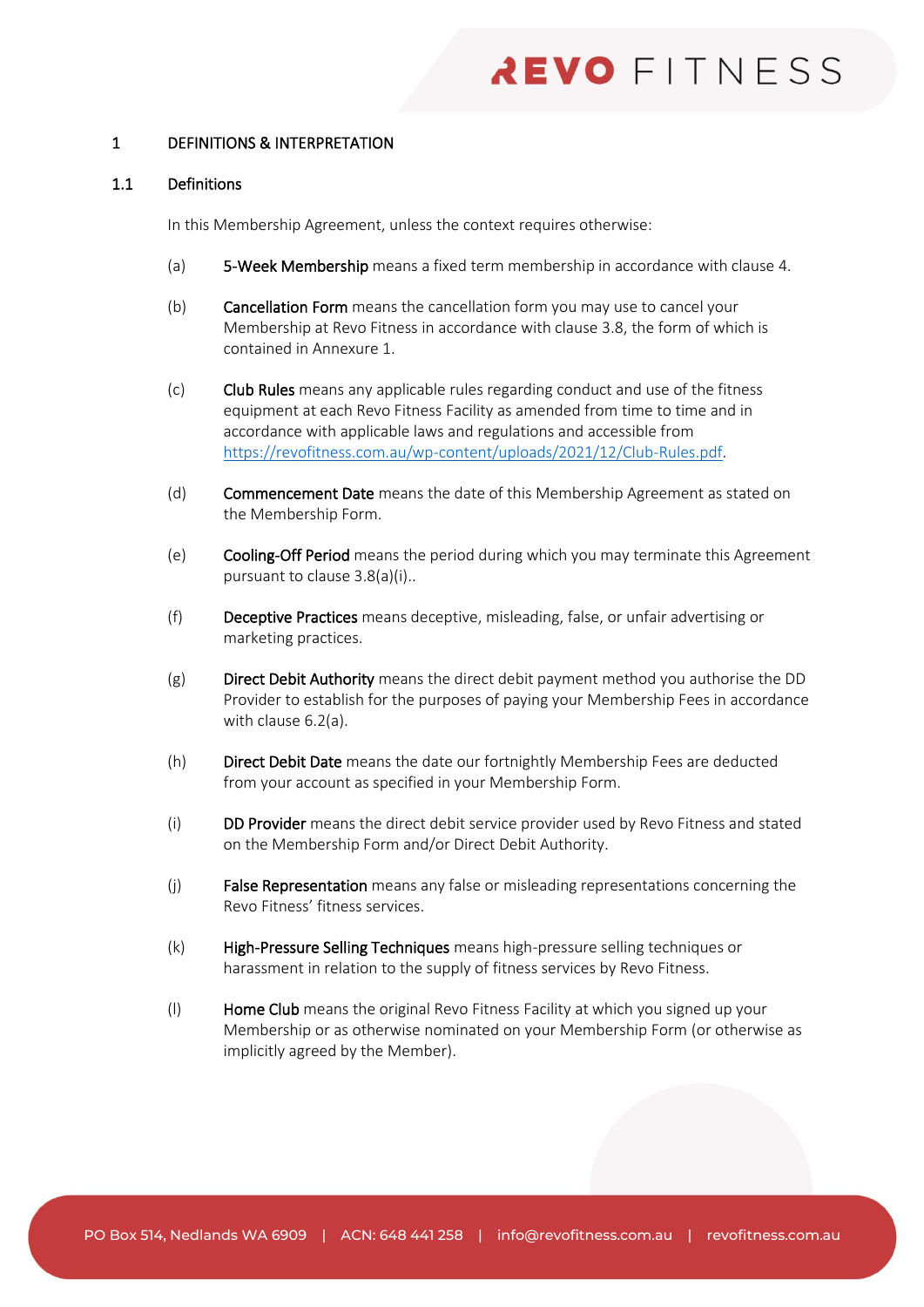- (m) Member means an individual holding a Membership with us.
- (n) Membership means a membership held by a Member to use and access the Revo Fitness Facilities on the terms and conditions contained in this Membership Agreement.
- (o) Membership Agreement or agreement means these terms and conditions which govern your Membership, including your Membership Form which forms part of these terms and conditions (as may be amended from time to time in accordance with any relevant laws or regulations).
- (p) Membership Fee means the amount stated in the Membership Form, to be debited to your account on a fortnightly basis on the Direct Debit Date.
- (q) Membership Form means the form completed by you to sign up to a Membership.
- (r) Minor means a Member under the age of 18 and includes the parent or guardian of that Member.
- (s) Non-Member means any person that is not a Member.
- (t) OIP means a Revo Fitness orientation and induction program.
- (u) Policies means our Privacy Policy, Club Rules (if applicable) and our other policies implemented from time to time and notified to you.
- $(v)$  Regulations means any regulations or laws in force and effect relating to the jurisdiction of New South Wales.
- (w) Revo Fitness means Revo Fitness a registered business name owned by Holder Group Pty Ltd (ACN 953 729 745) and from time to time operated under by NewFit Unit Trust (ABN 45 892 129 546) and a reference to "we", "us" or "our", where the context permits, means Revo Fitness. Revo Fitness' business address is 109 Stirling Highway, Nedlands, WA 6009 and its email address is [info@revofitness.com.au.](mailto:info@revofitness.com.au)
- (x) Revo Fitness Facility means each Revo Fitness Facility as may be varied from time to time and provided at the following link [https://revofitness.com.au/gyms/.](https://revofitness.com.au/gyms/)
- (y) Staffed Hours means the following staffed hours of the Revo Fitness Facilities (the staffed hours are subject to change and will be notified at each Revo Fitness Facility):
	- (i) Monday Thursday: 9.00am 8.00pm;
	- (ii) Friday: 9.00am 5.00pm;
	- (iii) Saturday: 8.00am 4.00pm; and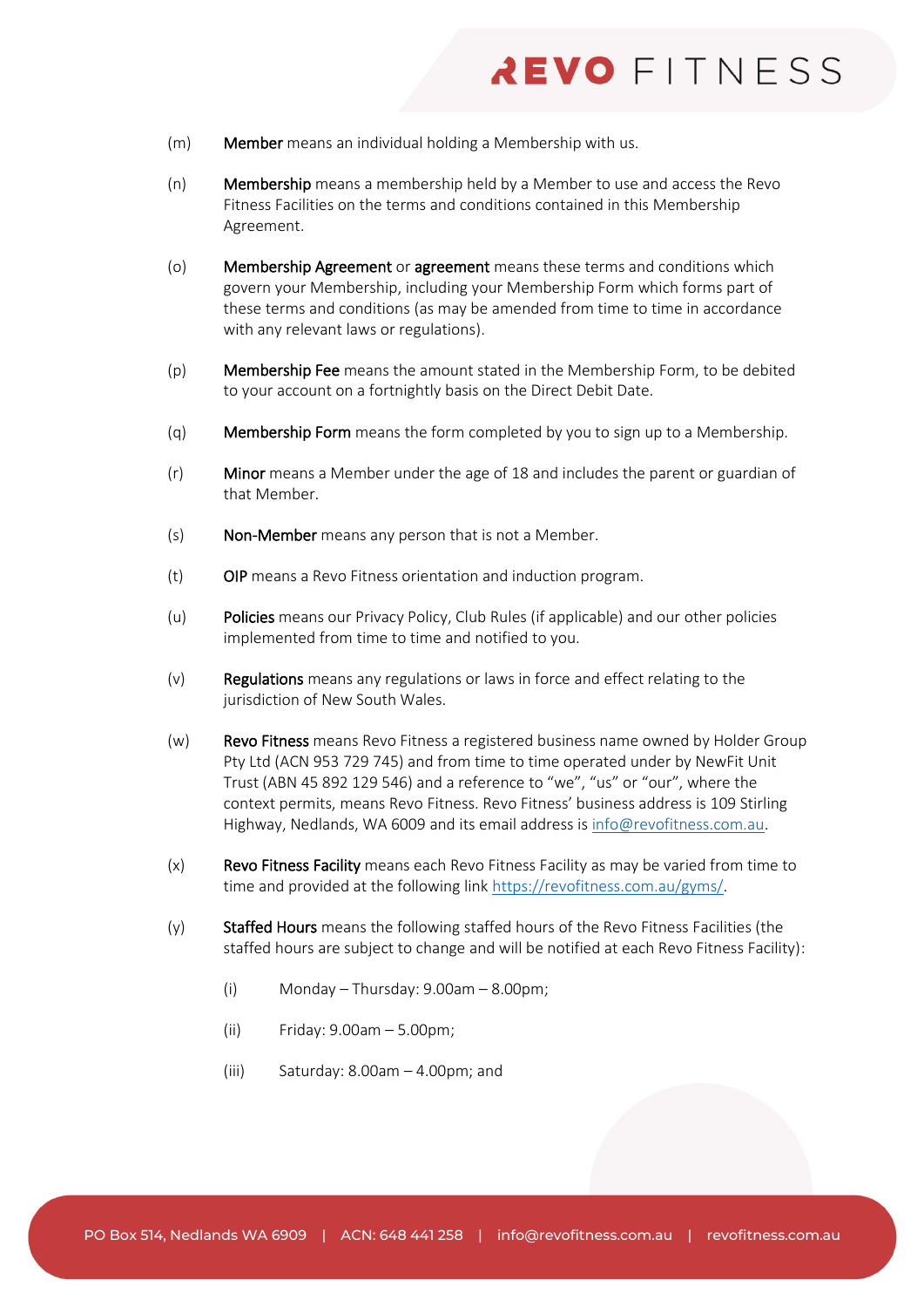- (iv) Sunday: 8.00am 4.00pm.
- (z) Suspension Form means the suspension form you must complete in order to suspend your Membership at Revo Fitness in accordance with clause [3.6,](#page-10-0) the form of which is contained in Annexure 2.
- (aa) Swipe Card means the electronic card used to access the Revo Fitness Facility.
- (bb) Termination Date means the date you terminate your Membership in accordance with this Membership Agreement.

# 1.2 Interpretation

In this Membership Agreement, unless expressed to the contrary:

- (a) headings and bolding are for convenience only and do not affect the interpretation of this Membership Agreement;
- (b) the singular includes the plural and vice versa;
- (c) if a word or phrase is defined, cognate words and phrases have corresponding definitions;
- (d) a reference to:
	- (i) "you" refers to the person entering into this Membership Agreement;
	- (ii) a clause or sub-clause refers to a clause or sub-clause of this Membership Agreement;
	- (iii) a person includes a firm, unincorporated association, corporation, partnership or a government or statutory body or authority;
	- (iv) a person includes its legal personal representatives, successors and assigns;
	- (v) a party includes that party, its successors, permitted assigns, receivers, administrators, executors, substitutes and liquidators;
	- (vi) any document includes a reference to that document as amended, rectified or replaced form time to time and to any document so amending, rectifying or replacing the document; and
	- (vii) a statute, ordinance, code or other law includes regulations and other statutory instruments under it and consolidations, amendments, reenactments or replacements of any of them; and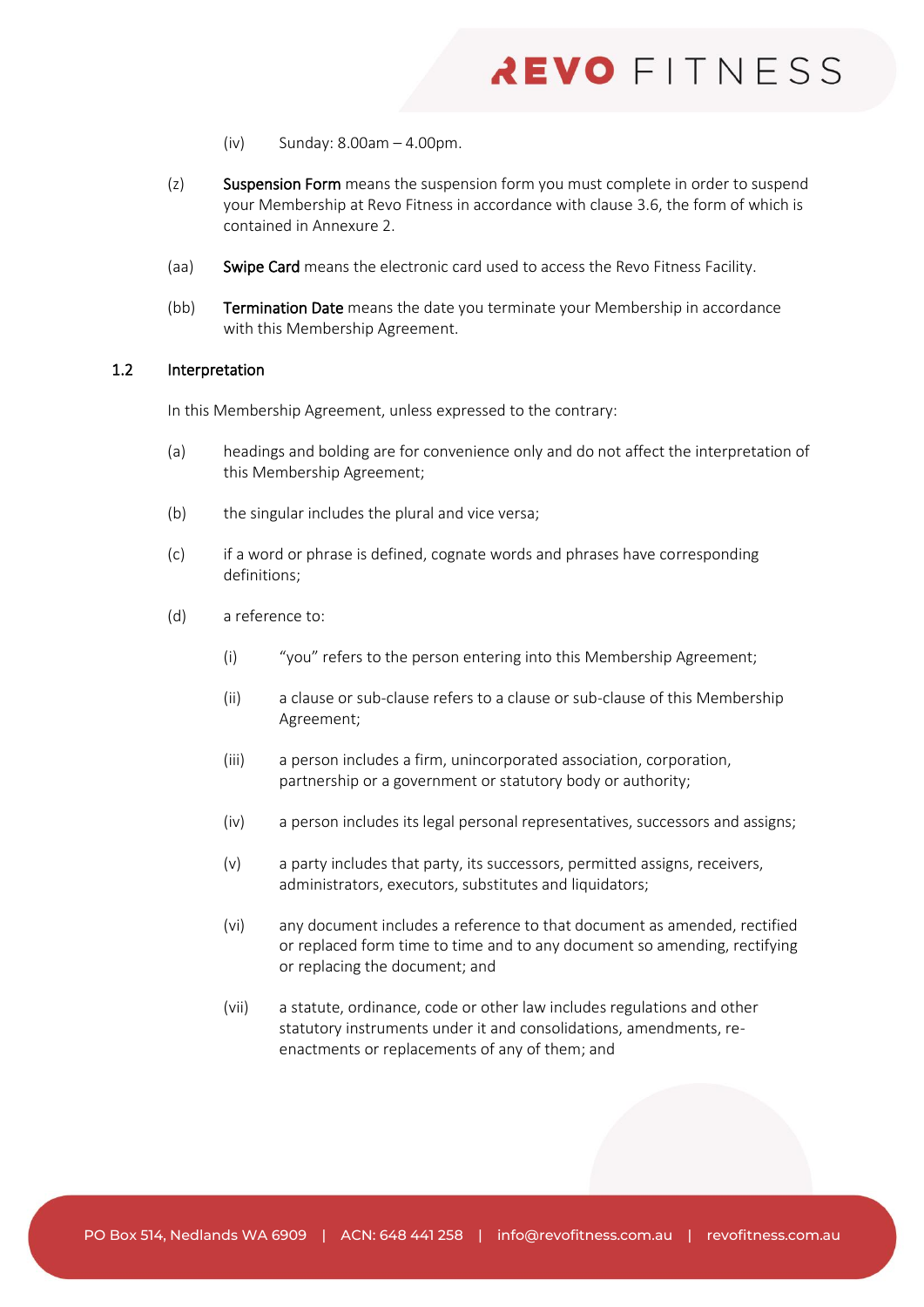(e) the meaning of a general word or phrase is not limited by specific examples introduced by "including", "for example" or similar expressions.

# 2 TERMS & CONDITIONS OF MEMBERSHIP

- (a) Your Membership at Revo Fitness is governed by this Membership Agreement. This Membership Agreement sets out the rights and obligations of Revo Fitness and the member in relation to the Membership.
- (b) You acknowledge that you have received and read a copy of any Club Rules and accept and agree to comply with the terms of our Membership Agreement and Policies.
- (c) Unless otherwise stated on your Membership Form, the term of your Membership is for an indefinite period commencing on the Commencement Date and ending on the Termination Date.
- (d) We may change any provisions of this Membership Agreement from time to time with immediate effect, and you agree that such notice may be given by email to the email address provided by you to Revo Fitness or in any other manner Revo Fitness deems appropriate. If you do not agree to the new provisions, you may terminate this agreement in accordance with clause [3.8\(c\).](#page-12-0)
- <span id="page-7-0"></span>(e) In the event of any conflict or inconsistency between this Membership Agreement, the Membership Form or any Policies, the documents will take priority in the order listed in this clause [2\(e\).](#page-7-0)
- (f) A Non-Member acknowledges and agrees that it has received and read a copy of this Membership Agreement and any proposed third party agreements (if applicable) prior to entry into this Membership Agreement.
- (g) Once a Member enters into this Membership Agreement, Revo Fitness will provide a copy of the Member's Membership Agreement (or the accompanying Membership Form) and any signed third party agreement (if applicable) that the Member has entered into within a reasonable timeframe upon receipt of a written request for this specific documentation from that Member.

# 3 MEMBERSHIP

During the term of your Membership, you are entitled to access the gym and use the fitness equipment at any Revo Fitness Facility during Staffed Hours, and outside Staffed Hours in accordance with clause [5.4](#page-17-1) (subject to claus[e 3.4\)](#page-9-0).

This is an ongoing Membership Agreement which will continue until either you or we terminate it in accordance with this Membership Agreement.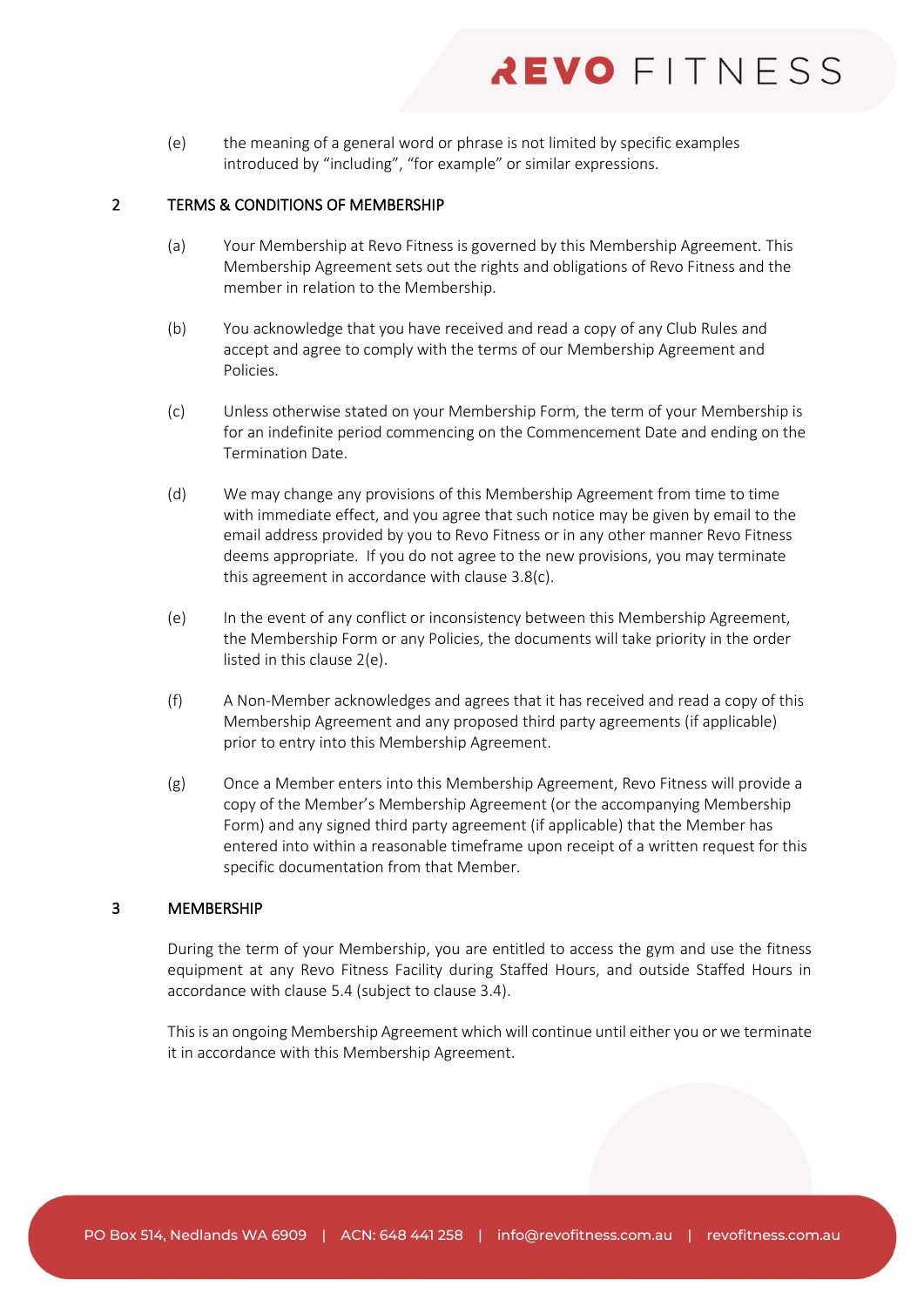The initial term of the Membership Agreement is ongoing unless Revo Fitness provides two months' notice of the end of the initial term, which will be provided where the unexpired period of the longest lease term of the various Revo Fitness Facilities (as may change from time to time upon entry into new or renewed leases by Revo Fitness) is concluding at the end of the two months' notice period or otherwise at the absolute discretion of Revo Fitness.

# 3.1 Member Acknowledgement

You acknowledge that:

- (a) your access to Revo Fitness Facility including the gym and the fitness equipment is not exclusive and must be shared with other Members;
- (b) we do not give any representations or guarantees that you will have access to any particular fitness equipment at any given time;
- (c) we purchase or lease the fitness equipment from a third party and do not manufacture any of the fitness equipment or other equipment used in the Revo Fitness Facilities and accordingly do not give any warranties regarding the equipment that would usually be given by a manufacturer;
- (d) the Staffed Hours are subject to change without notice;
- (e) we may operate as an unstaffed facility at certain times. You are permitted to access and use the Revo Fitness Facilities outside of Staffed Hours only in accordance with clause [5.4;](#page-17-1) and
- (f) your Membership does not include access to personal trainers. Services of personal trainers can be obtained via separate contracts with our personal trainers. Any fees payable for these services will be in addition to your Membership Fees and will be payable directly to the personal trainers. You acknowledge and confirm the release given in clause [10\(e\)](#page-22-0) regarding the use of personal trainers.

# <span id="page-8-0"></span>3.2 Member Information Obligation

- (a) You warrant and represent to us that all information you have provided in your Membership Form is true, accurate and complete in all respects and is not misleading or deceptive in any way.
- (b) You agree to notify us of any changes to the details provided in your Membership Form as and when they occur.

# 3.3 Member's Physical Condition

You warrant that: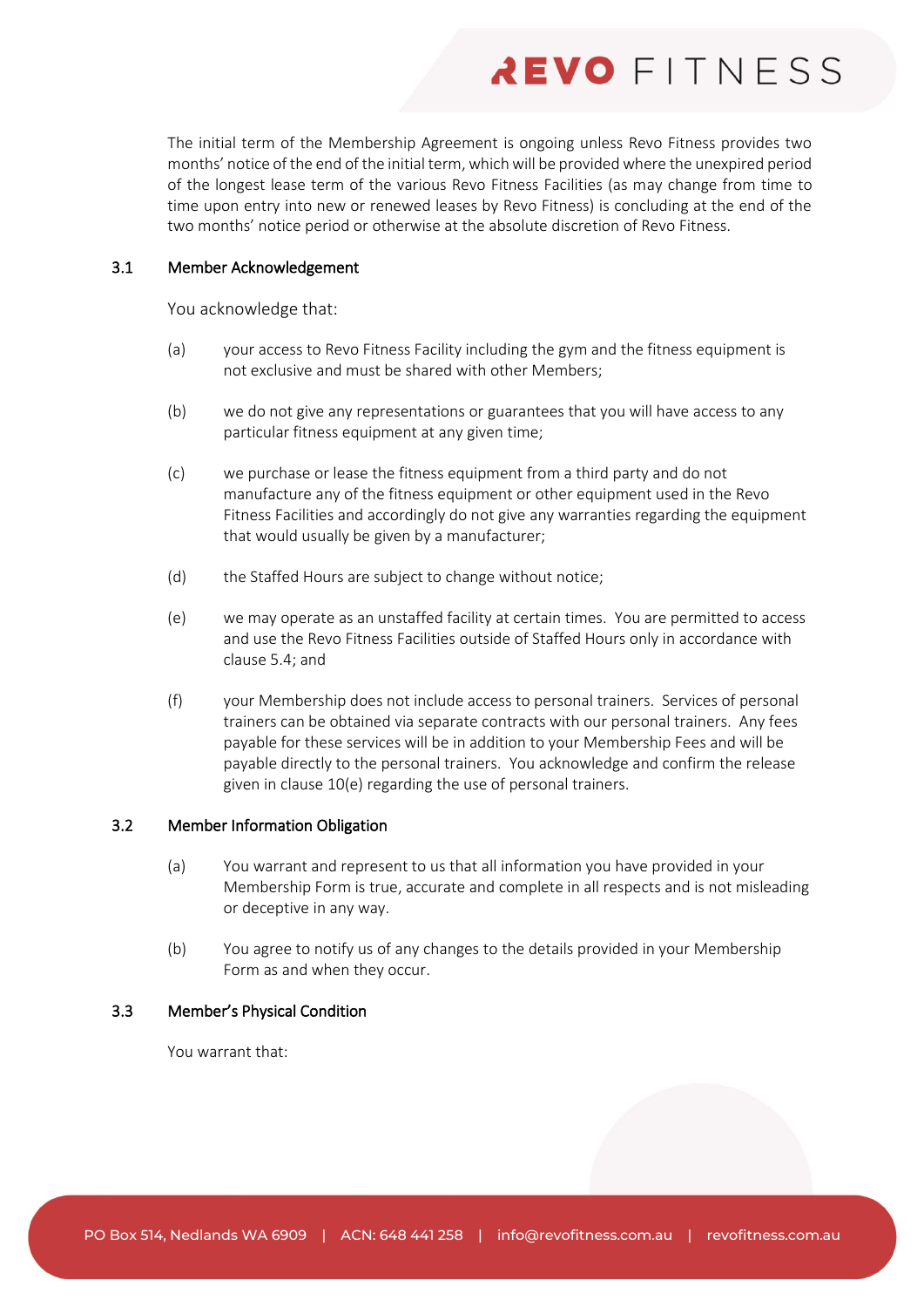- (a) you are in good physical condition and have considered any necessary medical advice prior to embarking on a fitness program or exercise routine;
- (b) if you are suffering from an illness, injury or long-term medical condition, or if you have not visited a fitness facility or gym in excess of 6 months as a result of an illness or injury, you will provide a medical certificate from your doctor permitting use of a fitness facility; and
- (c) it is your responsibility not to use any equipment that may have an adverse effect on any medical or physical condition you may have.

You acknowledge that we do not provide medical advice in any way in connection with your use of the Revo Fitness Facility.

You acknowledge and represent that to the best of your knowledge, you do not have any medical, physical or other disability or condition which may be affected or aggravated by, or which may result in any sickness, injury or death to you as a result of your use of a Revo Fitness Facility.

### <span id="page-9-0"></span>3.4 Minimum Age

Members must be at least 14 years of age. If you are under the age of 18 years old you are required to have authorisation from a parent/guardian to become a Member and your parent/guardian will be held responsible for your Membership Agreement.

Minors are governed by all terms and conditions of this Membership Agreement and additionally are subject to the following rules and restrictions:

- (a) Minors aged 14 15 years of age (inclusive) may only use the Revo Fitness Facilities during Staffed Hours and must be fully supervised by a parent/guardian or personal trainer. This supervision must be organised by the parent/guardian and is not the responsibility of Revo Fitness.
- (b) Minors aged  $16 17$  years (inclusive) are permitted to access the Revo Fitness Facilities outside of Staffed Hours where the facility has 24/7 access.

### <span id="page-9-1"></span>3.5 Orientation & Induction Program

- (a) It is a condition of Membership at Revo Fitness that you complete an OIP prior to commencing your first exercise session.
- (b) The OIP focusses on, but is not limited to, access, layout, facilities and amenities, entry and exit areas and emergency procedures.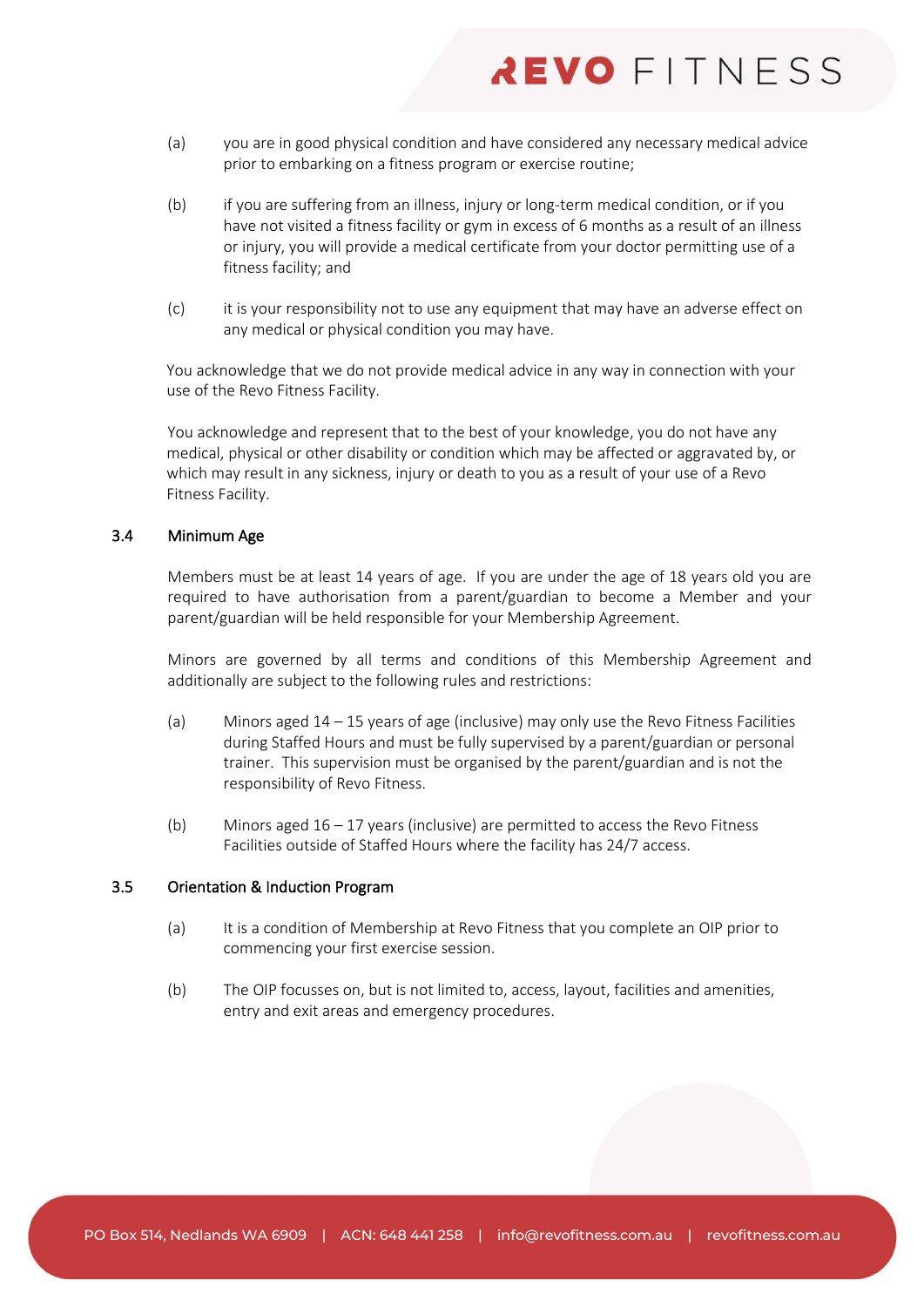- (c) The OIP will be undertaken at a time convenient to Revo Fitness staff. You are responsible for arranging a suitable time with Revo Fitness staff to undertake your OIP prior to your first exercise session.
- (d) You accept, acknowledge and agree that each Revo Fitness Facility may have different equipment, layout and procedures and it is your responsibility to seek assistance and familiarise yourself with each Revo Fitness Facility you use.
- (e) We have the right to suspend or terminate your Membership if we are satisfied that the OIP has not been completed to a satisfactory standard prior to commencement of your use of the Revo Fitness Facilities.

### <span id="page-10-0"></span>3.6 Suspending of Membership

- (a) Except if you are a 5-Week Member, you are entitled to suspend your Membership by completing a Suspension Form not less than 30 days prior to the proposed suspension date.
- <span id="page-10-2"></span><span id="page-10-1"></span>(b) Membership suspensions are subject to the following conditions:
	- (i) you are entitled to suspend your Membership for up to 6 months at any one time; and
	- (ii) your Membership suspension will cease on the date indicated in your Suspension Form, subject to the time limit conditions contained in sub-clause [3.6\(b\)\(i\)](#page-10-1) above.
- (c) During the suspension period you will not be charged a Membership Fee and the Revo Fitness Facilities will not be available for your use. Your Membership Fees will be charged on a pro-rata basis in accordance with claus[e 6](#page-17-0) from the Direct Debit Date immediately prior to the recommencement of your Membership after completion of the suspension period.
- (d) Following completion of the suspension period you will be entitled to access the Revo Fitness Facilities as a Member in accordance with clause [5](#page-15-3) and:
	- (i) (recurring Members) if you pay your Membership Fee on a recurring basis pursuant to clause [6.1,](#page-17-2) we will resume charging your Membership Fee; and
	- (ii) (advance payment Members) if you have paid your Membership Fee in advance pursuant to clause [6.3,](#page-19-1) we will extend the date your advance payment period ceases by the duration of the suspension period.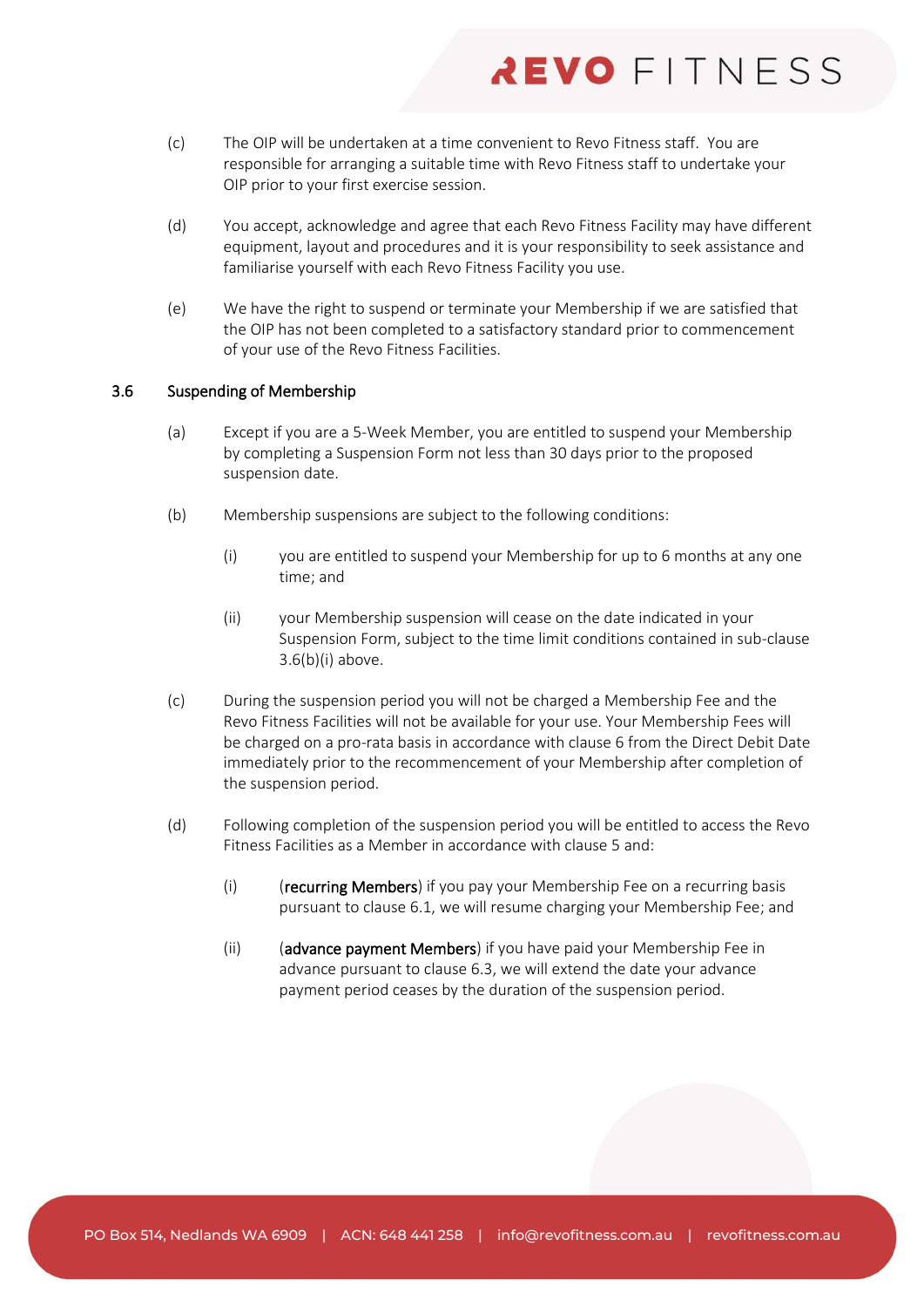# <span id="page-11-3"></span>3.7 Transfer of Membership

Your Membership applies solely to you and may not be sold, transferred to, or used by, any other person. No guests can attend a Revo Fitness Facility under your Membership.

# <span id="page-11-2"></span><span id="page-11-0"></span>3.8 Cancellation of Membership

# <span id="page-11-4"></span>(a) Cooling Off Period

- (i) This Membership Agreement is subject to a Cooling-Off Period of 7 days which starts on the day when the Membership Agreement is signed (or otherwise becomes effective) and ends:
	- (A) 7 days after the day on which your Home Club opens if your Membership Agreement relates to a Revo Fitness Facility that is yet to open for trading to Members; or
	- (B) otherwise, 7 days after the day from when the Membership Agreement is signed (or otherwise becomes effective).
- (ii) This Cooling-Off Period applies to new Memberships only and excludes renewals, renewals of cancelled memberships or additional Memberships.
- (iii) To terminate your Membership during the Cooling-Off Period you must do so in writing, and where practicable complete a Cancellation Form, within the timeframe specified i[n 3.8\(a\)\(i\)](#page-11-4) and deliver the Cancellation Form in person at a Revo Fitness Facility during staffed hours, along with proof of your identity. If you are unable to attend a Revo Fitness Facility in person, you may email the Cancellation Form to us a[t support@revofitness.com.au](mailto:support@revofitness.com.au) from the email address provided on your Membership Form along with proof of your identity.
- <span id="page-11-1"></span>(iv) If you terminate your Membership during the Cooling-Off Period we will refund all monies (if any) paid by you prior to termination, and Revo Fitness reserves the right to charge a Cooling Off Administration Fee that reasonably reflects the administration costs incurred by Revo Fitness in administering this Membership Agreement that may be charged in our discretion in accordance with the Regulations and/or an Unpaid Fee in relation to the Membership Agreement.
- (v) The termination will take effect immediately if it occurs in accordance with this claus[e 3.8\(a\).](#page-11-0)

### <span id="page-11-5"></span>(b) Permanent Sickness or Physical Incapacity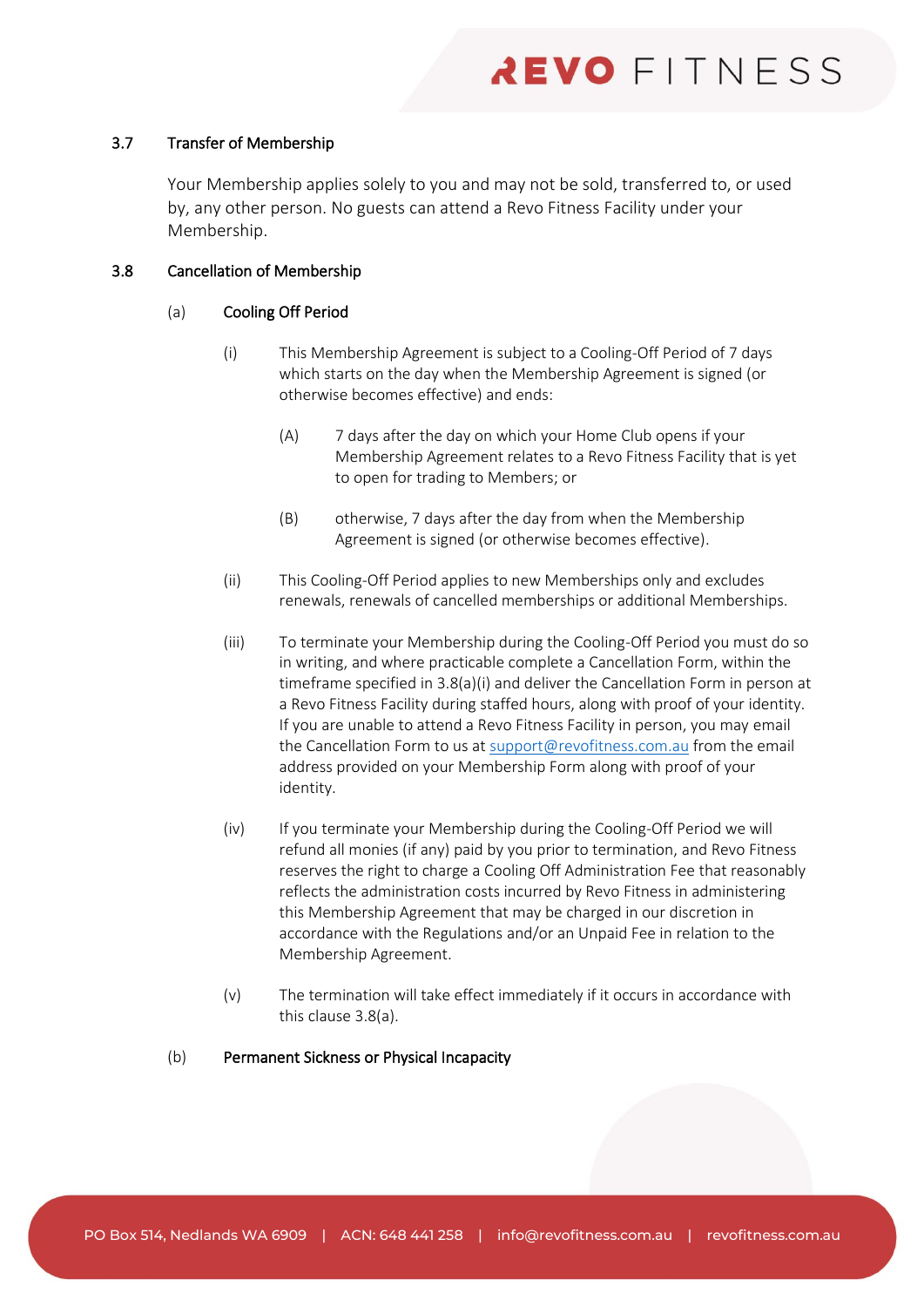If you suffer a permanent sickness or physical incapacity preventing you from using the Revo Fitness Facilities you may request immediate cancellation of your Membership by completing a Cancellation Form and providing a medical certificate from a qualified medical practitioner stating that you cannot use the fitness services supplied by Revo Fitness under this Membership Agreement because of your permanent sickness or physical incapacity. The Cancellation Form and medical certificate must, where practicable, be delivered in person at a Revo Fitness Facility, along with proof of your identity. If you are unable to attend a Revo Fitness Facility in person, you may email the Cancellation Form to us at [support@revofitness.com.au](mailto:support@revofitness.com.au) from the email address provided on your Membership Form along with proof of your identity.

Upon receiving the Cancellation Form and medical certificate, we will cancel your Direct Debit Authority and refund any payments (if applicable) made in advance from the date we received the Cancellation Form on a pro-rata basis on any outstanding pre-paid period within 7 days after the day on which termination takes effect (noting that termination may occur at any time within 30 days of receipt of the Cancellation Form as determined by Revo Fitness at its complete discretion). Revo Fitness reserves the right to charge an Unpaid Fee in relation to the Membership Agreement.

### <span id="page-12-0"></span>(c) Cancellation Due to Other Reasons

Cancellation of your Membership for reasons other than those described in clauses [3.8\(a\)](#page-11-0) and [3.8\(b\)](#page-11-5) is subject to the following conditions:

- <span id="page-12-1"></span>(i) you may terminate this Membership Agreement by completing the Cancellation Form and, where practicable, delivering the Cancellation Form in person at a Revo Fitness Facility, along with proof of your identity. If you are unable to attend a Revo Fitness Facility in person, you may email the Cancellation Form to us at [support@revofitness.com.au](mailto:support@revofitness.com.au) from the email address provided on your Membership Form along with proof of your identity. We will respond to the termination request within 7 days and confirm the amount of the last payment under the Membership Agreement and the date that the termination takes effect;
- (ii) your Membership will be cancelled 30 days after you provide a signed Cancellation Form to a Revo Fitness staff member in accordance with clause [3.8\(c\)\(i\),](#page-12-1) or 30 days after a Revo Fitness Facility receives your Cancellation Form where sent via email. We recommend you contact us by phone to let us know if you have emailed your Cancellation Form. We are not responsible for lost Cancellation Forms;
- (iii) your Membership Fees will be due and payable throughout the 30 day notice period (in addition to any outstanding Membership Fees and Unpaid Fees that you owe to Revo Fitness);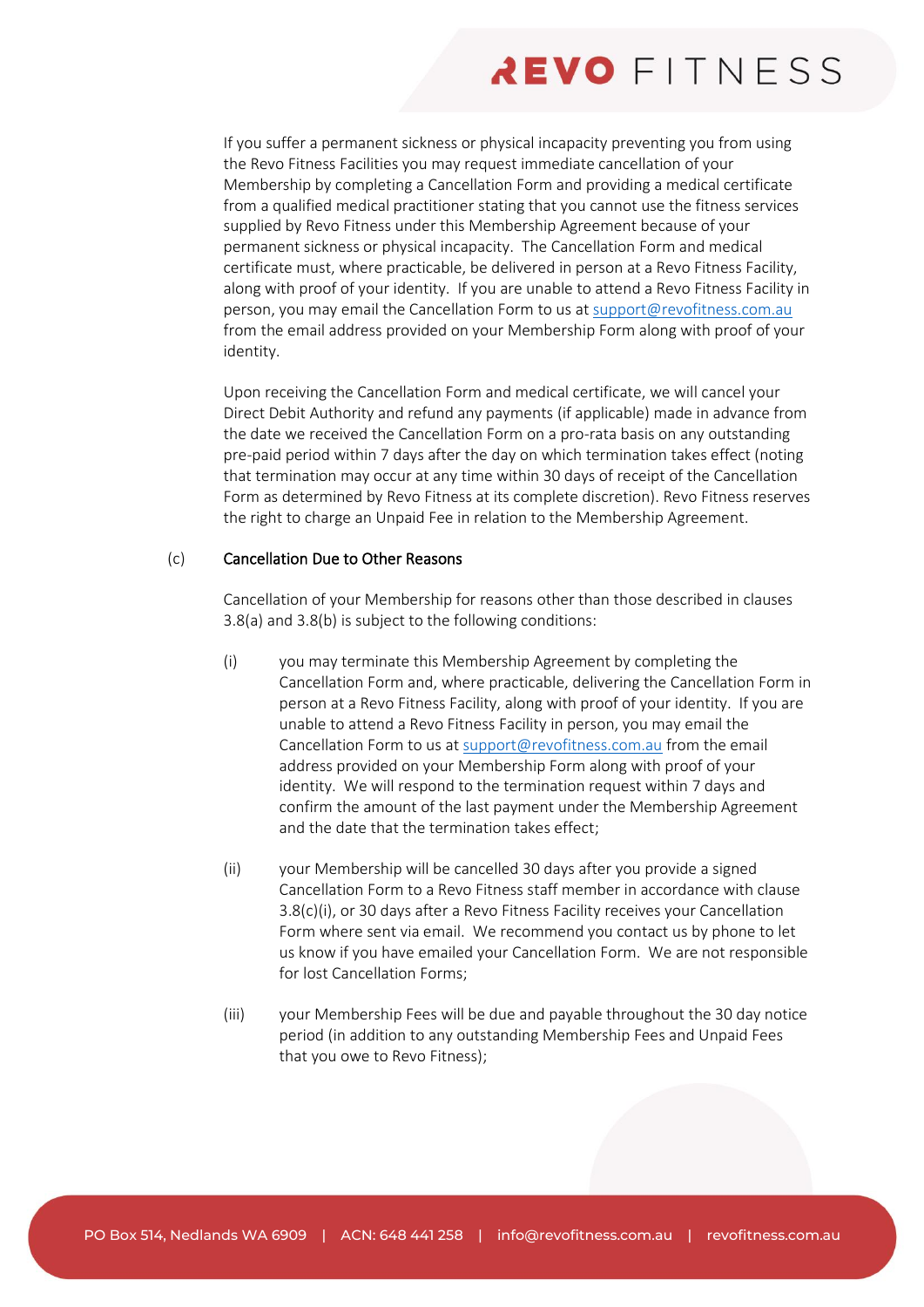- (iv) you will have the same access rights to Revo Fitness Facilities under this Membership Agreement for the full 30-day period;
- (v) Revo Fitness will cease any deductions under the Membership Agreement upon receipt of the last payment due under this Membership Agreement as specified by Revo Fitness in accordance with claus[e 6.3\(c\);](#page-19-2) and
- (vi) Revo Fitness must treat a notice of termination by the Member as a notice of any third party agreement and, on receipt of the last payment due by the Member under the Membership Agreement, will immediately instruct any third party (if applicable) to cease deductions under any third party agreement. This provision does not cancel vitiate the Members obligations under clause [6.2.](#page-18-1)

If your Membership Agreement is cancelled in accordance with this clause [3.8\(c\),](#page-12-0) Revo Fitness reserves the right to charge the Member an Unpaid Fee (which, for the sake of clarity, may include all debts that the Member owes to Revo Fitness, which will continue to accrue until termination), in relation to the Membership Agreement.

If you have paid in advance under clause [6.3](#page-19-1) you may not cancel your Membership under this claus[e 3.8\(c\).](#page-12-0)

### <span id="page-13-0"></span>(d) Cancellation and Restriction of Membership by Revo Fitness

- (i) We reserve the right to terminate your Membership at any time upon 30 days' written notice, or immediately if we determine in our absolute discretion that:
	- (A) you have not complied with clause[s 5](#page-15-3) or [6](#page-17-0) of this Membership Agreement;
	- (B) we reasonably suspect you have engaged in any illegal activity at a Revo Fitness Facility;
	- (C) we have formed a genuine concern for your health and/or safety based on reasonable grounds; or
	- (D) you are in breach of any part of this Membership Agreement.
- (ii) If we cancel your Membership pursuant to this clause  $3.8(d)$ ;
	- (A) (recurring Members) if you pay your Membership Fee on a recurring basis pursuant to claus[e 6.1,](#page-17-2) your Membership Fees will be due and payable until the following 2 Direct Debit Date's occur;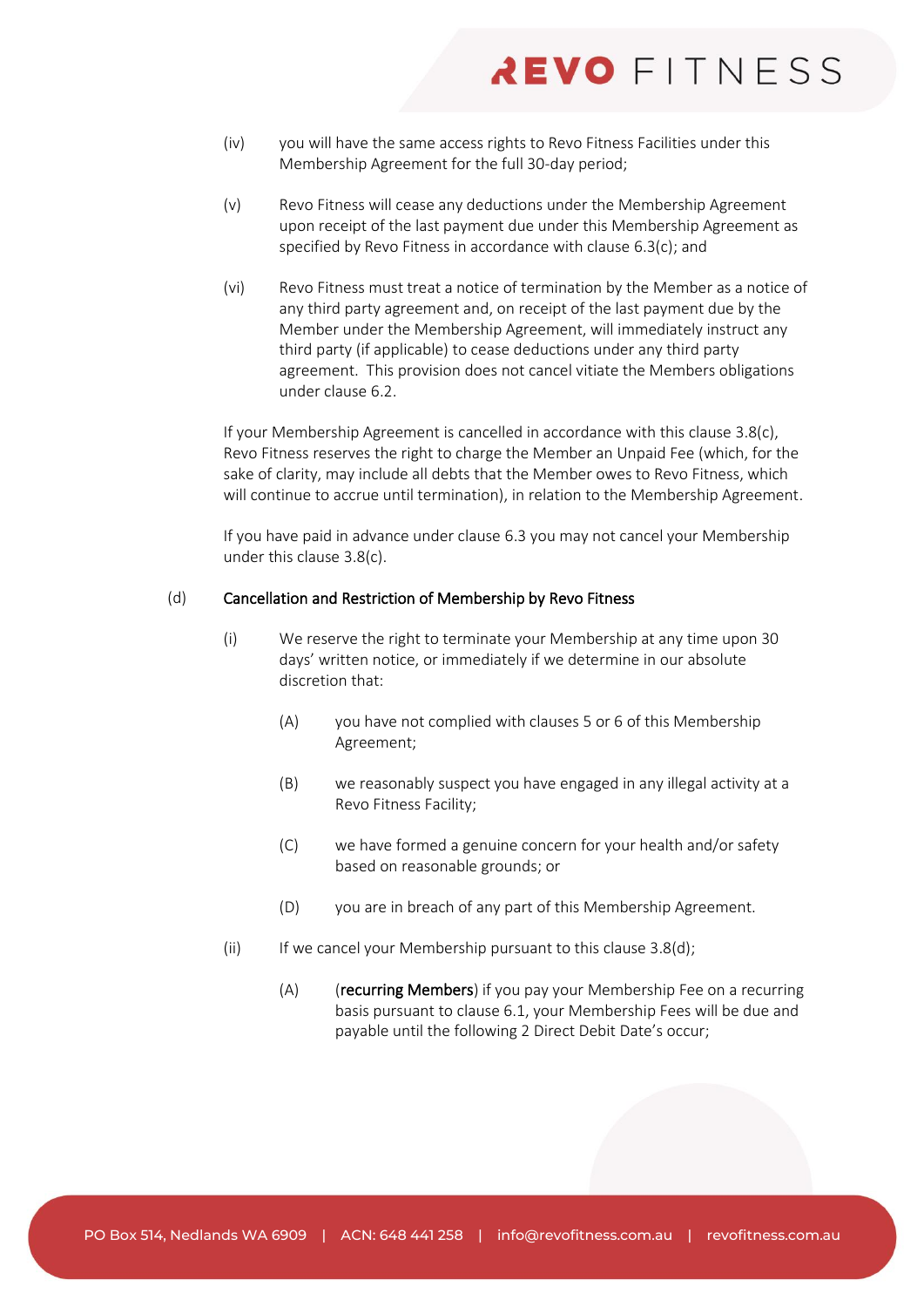- <span id="page-14-3"></span>(B) (advance payment Members) if you have paid your Membership Fee in advance pursuant to clause [6.3,](#page-19-1) we will refund your Membership Fee on a pro-rata basis on any outstanding pre-paid period within 7 days after the day on which termination takes effect; and
- (C) (5-Week Members) if you are a 5-Week Member who has paid their Membership Fee in advance, you will not be entitled to any refund.
- <span id="page-14-2"></span><span id="page-14-1"></span>(iii) Notwithstanding any provision in clause [3.8\(d\)\(iii\),](#page-14-1) if we cancel your Membership pursuant to this claus[e 3.8\(d\),](#page-13-0) Revo Fitness reserves the right to charge the member an Unpaid Fee in relation to the Membership Agreement (which, for the sake of clarity, includes may include all debts that the Member owes to Revo Fitness, which will continue to accrue until termination).
- (iv) You will cease to have any access to any Revo Fitness Facility from the date we cancel your Membership in accordance with this clause.

### (e) Member may be liable for breach of contract

A Member may be liable for damages for breach of contract if the Member terminates this Membership Agreement in a manner not described in this Membership.

### 3.9 Novation

We reserve the right to transfer, assign, sell or novate your Membership, including this Membership Agreement, to another gym service provider where the gym facilities provided by the new owner of your Membership are on the same or substantially similar terms to your existing Membership under this Membership Agreement.

# <span id="page-14-0"></span>4 5 WEEK MEMBERSHIP

If you have agreed to a 5-Week Membership in your Membership Form, all terms and conditions contained in the Membership Agreement apply to you, except for the following:

- (a) your Membership Fee must be paid in full and up-front, in person at a Revo Fitness Facility through our point of sale system;
- (b) your 5 Week Membership fee is non-refundable, subject to the Cooling-Off Period, and the conditions provided in claus[e 3.8\(d\)\(ii\)\(C\);](#page-14-2) and
- (c) your Membership ceases on the date that is 5 weeks following the Commencement Date. If you wish to continue your Membership following cessation of your 5 Week Membership you will need to re-apply for Membership in accordance with this Membership Agreement.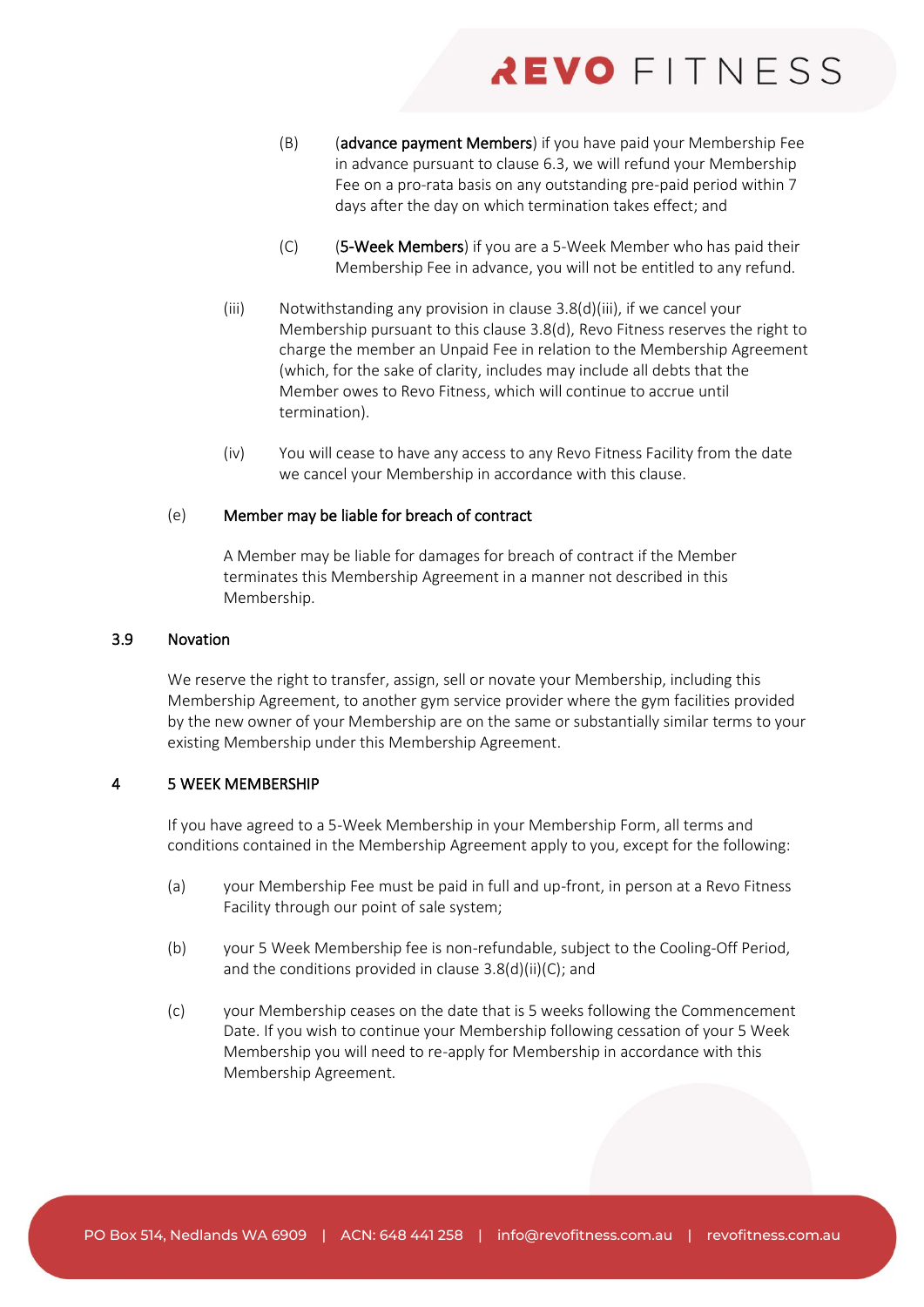In the event of any inconsistency between the terms of this claus[e 4](#page-14-0) and any other provisions of this Membership Agreement, the terms of this clause will prevail to the extent of any inconsistency if you hold a 5-Week Membership with us.

# <span id="page-15-3"></span>5 ACCESS AND CONDITIONS OF ENTRY

# 5.1 Access

- (a) We agree to provide a Swipe Card system for entry and exit to the Revo Fitness Facility and you agree that:
	- (i) you must use your own Swipe Card to enter and exit a Revo Fitness Facility; and
	- (ii) your Swipe Card is non-transferrable and may not be used by any other person at any time, except in an emergency situation.
- <span id="page-15-0"></span>(b) Swipe Cards are provided to you on commencement of Membership at no cost upon becoming a Member. If you have your Swipe Card is lost or stolen, you must report this to your Home Club immediately upon it coming to your attention. A Replacement Fee will be charged to you in the event we need to replace your Swipe Card.
- (c) Any misuse of the Swipe Card system may result in us suspending, cancelling or terminating your Membership in accordance with clause [3.8\(d\).](#page-13-0)

#### <span id="page-15-4"></span><span id="page-15-2"></span>5.2 Access by Non-Members

- (a) Access to the Revo Fitness Facilities is only provided to Members and you are not permitted to bring Non-Members into any Revo Fitness Facility.
- <span id="page-15-1"></span>(b) If we determine you have breached clause  $5.2(a)$ ;
	- (i) you accept full responsibility and liability on your behalf and agree to indemnify, hold harmless and release Revo Fitness from and against all claims, liabilities, injury, illness, loss or damage attributed to the Non-Member or the Non-Member's access, whether or not caused by any negligence of Revo Fitness;
	- (ii) you agree to pay to Revo Fitness an Additional Person Fee for each day, and for each person, granted access to the Revo Fitness Facilities by you, it being agreed that this amount represents a genuine pre-estimate of the loss suffered by Revo Fitness due to the breach of your obligations in this clause [5.2\(a\);](#page-15-4) and
	- (iii) we reserve the right to terminate your Membership in accordance with clause [3.8\(d\)](#page-13-0) if you breach this claus[e 5.2.](#page-15-2)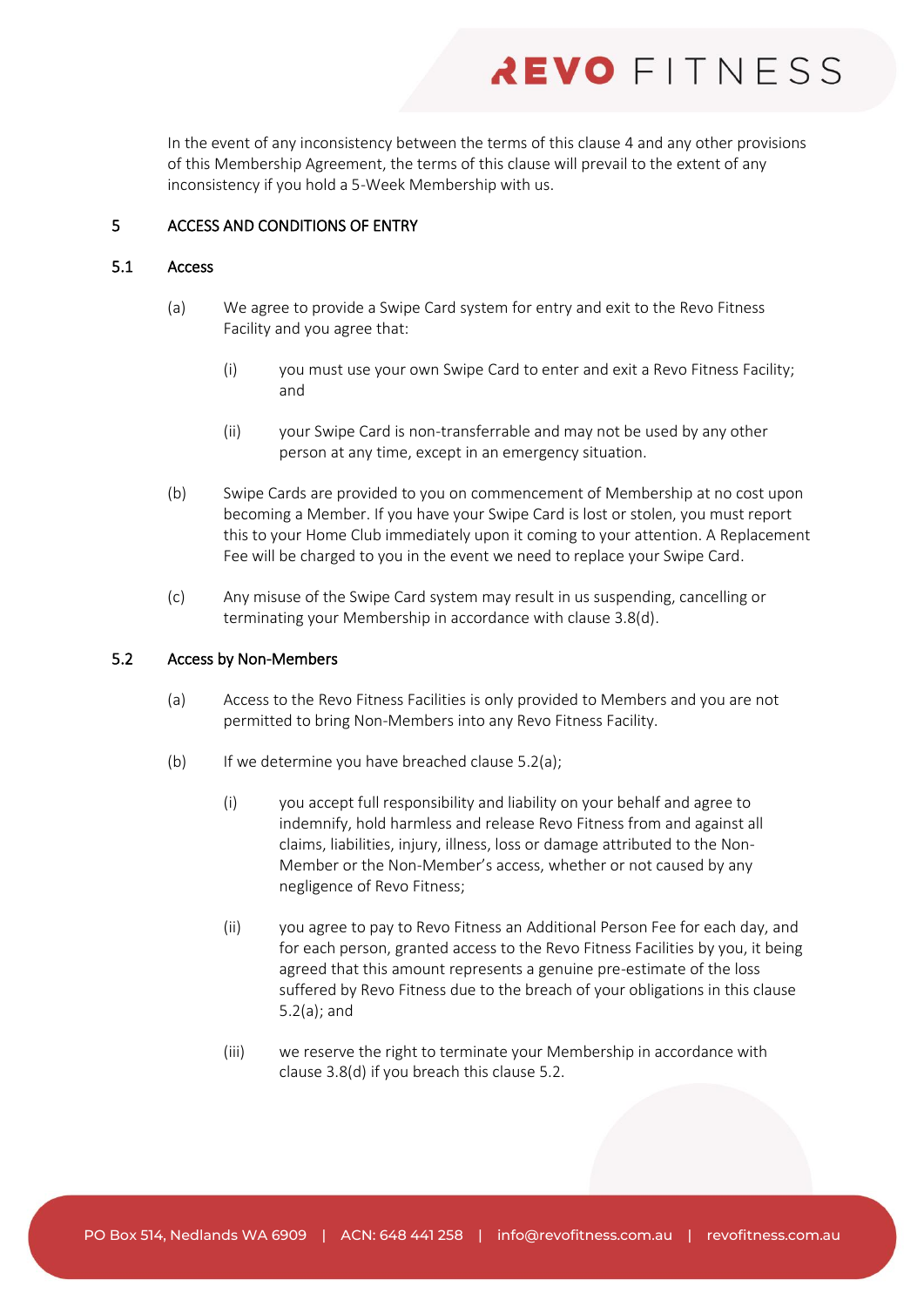# 5.3 General Conditions of Entry

### (a) Dress Code

- (i) You must wear appropriate clothing while using the Revo Fitness Facilities, in the discretion of the Revo Fitness staff. Work clothes, boots and casual clothes that are not sportwear are not permitted.
- (ii) You must wear appropriate enclosed sport shoes at all times while using the equipment or fitness area.
- (iii) If you do not wear appropriate clothing or shoes, we may ask you to leave the Revo Fitness Facilities.

### (b) Use of equipment and facilities

- (i) You must complete an OIP in accordance with claus[e 3.5](#page-9-1) prior to undertaking your first exercise session or using any equipment at a Revo Fitness Facility.
- (ii) You must at all times follow the safe operating procedures and instructions on the equipment and/or as directed by Revo Fitness staff.
- (iii) You must only use the equipment for its intended purpose/s.
- (iv) If you cause any damage to the gym, the fitness equipment or any item of property at a Revo Fitness Facility, you must notify us immediately and we are entitled, at our discretion, to charge you for the costs of repairing the damaged items or, if repair is not possible, replacement of the damaged items.

# (c) Refusal of Entry

You may be refused entry or asked to leave if you:

- (i) act or engage in any activity which could cause damage to the gym, the fitness equipment or any item of property at a Revo Fitness Facility;
- (ii) do not follow any instruction or direction given to you by Revo Fitness staff concerning use of the equipment or personal conduct;
- (iii) act or engage in any activity which causes or threatens harm against Revo Fitness staff or other Members;
- (iv) act or engage in any activity which constitutes sexual harassment against Revo Fitness staff or other Members;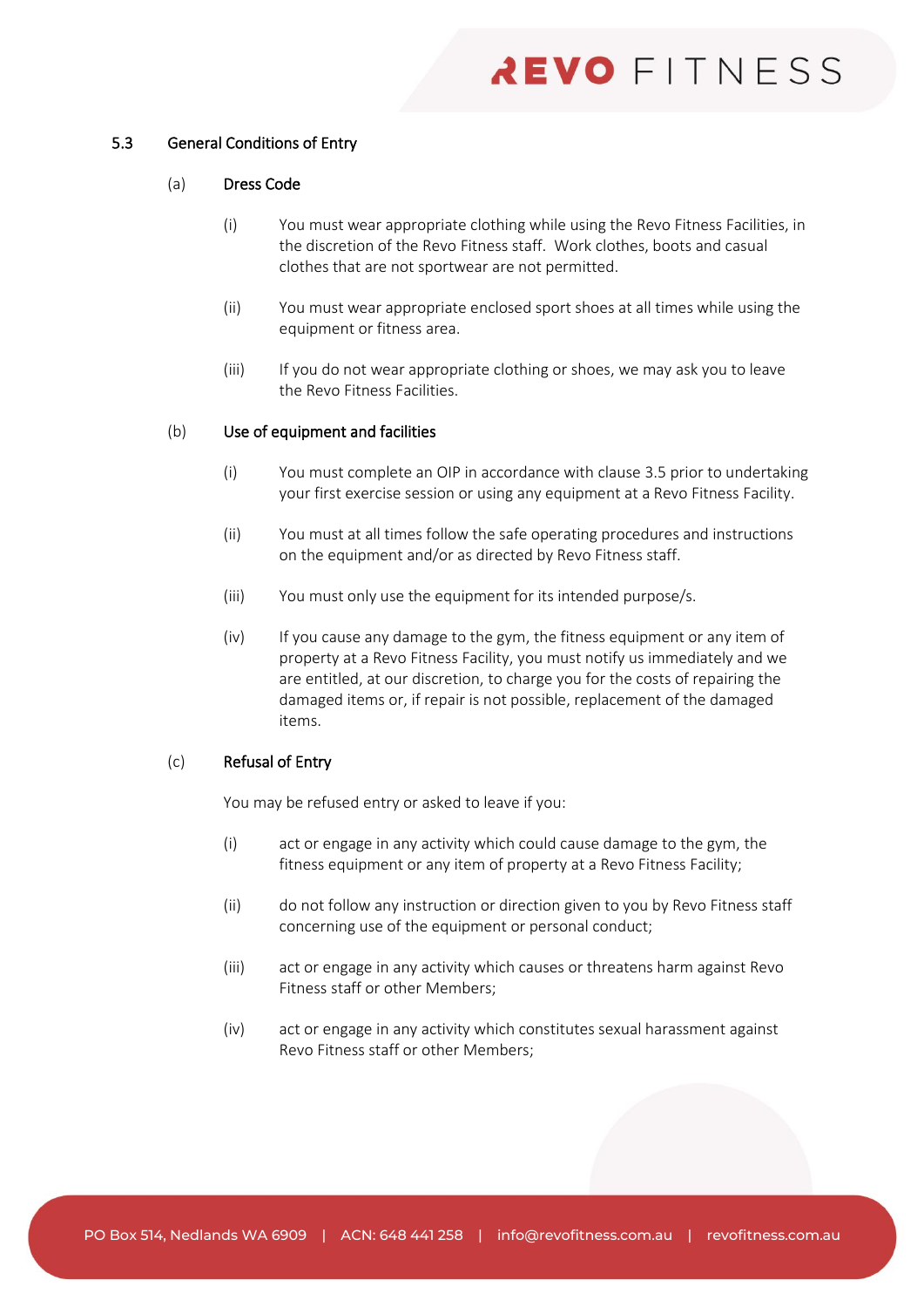- (v) are under the influence of, or suspected to be under the influence of, any intoxicating substance or illicit substance while at any Revo Fitness Facility; and/or
- (vi) consume, or are in possession of, any intoxicating substance or illicit substance while at any Revo Fitness Facility.

# <span id="page-17-1"></span>5.4 24 Hour Operation

If you attend a Revo Fitness Facility offering 24-hour operation, and you use a Revo Fitness Facility outside of Staffed Hours, you accept and acknowledge that:

- (a) you will not allow any Non-Members into the Revo Fitness Facility pursuant to clause [5.2](#page-15-2) of this Membership Agreement; and
- (b) you will not inappropriately use the emergency system. You accept and agree to indemnify us for all costs associated with deliberately using the emergency system in an inappropriate manner.

# 5.5 Safety, Maintenance and Changes to Operations

We will at times be required to make changes to our operations and the operations of our Revo Fitness Facilities for the purposes of safety, maintenance and service demand. This may include:

- (a) closing part or all of a Revo Fitness Facility due to safety or maintenance requirements;
- (b) closing off part of the Revo Fitness Facility and equipment areas dues to safety of maintenance requirements; or
- (c) changing operating hours to suit demand.

Where this occurs, we will endeavour to provide you with adequate and reasonable advance notice.

### <span id="page-17-0"></span>6 PAYMENT

### <span id="page-17-2"></span>6.1 Payment

- (a) You agree to, and must pay, the Membership Fees and other applicable fees in the amounts and frequency set out in your Membership Form:
	- (i) by using the DD Provider Direct Debit Authority payment method pursuant to clause [6.2,](#page-18-1) or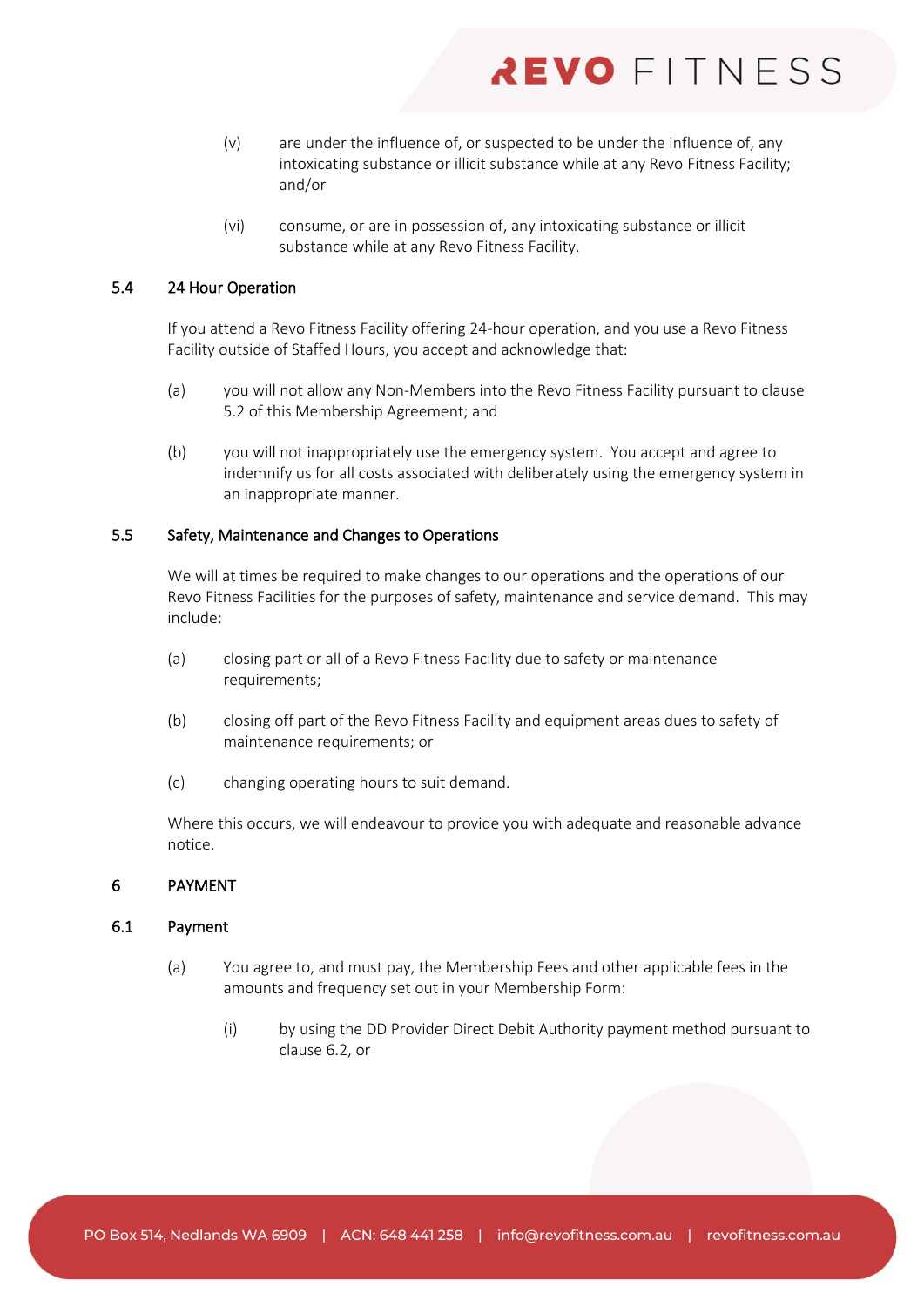- (ii) with our approval, by payment in advance pursuant to clause [6.3.](#page-19-1)
- <span id="page-18-2"></span>(b) You acknowledge that at any time, we may change the DD Provider. You acknowledge, agree and consent to Revo Fitness assigning or novating all existing payment agreements to a new payment provider and providing your personal information, including but not limited to your payment details, to the new payment provider in accordance with this Membership Agreement and our Privacy Policy which is available on our website.
- (c) Revo Fitness will not charge a Member a fee unless it has been disclosed to the Member in the Agreement Summary to this Membership Agreement.

### <span id="page-18-1"></span><span id="page-18-0"></span>6.2 DD Provider

### (a) Your Obligations

- (i) Unless you pay the Membership Fee in advance pursuant to clause [6.3,](#page-19-1) you must sign a Direct Debit Authority with the DD Provider in favour of Revo Fitness which enables direct debit payments from an approved credit card or bank account in the amounts and frequency set out in your Membership Form. The Direct Debit Authority will set out any amounts payable by a Member to the DD Provider on top of any fees contemplated under this Membership Agreement.
- (ii) You must ensure that your nominated credit card or bank account is able to accept direct debits and have sufficient funds available to pay the Membership Fees and any other applicable fees on each applicable Direct Debit Date.
- (iii) You acknowledge that the contract that you enter into with the DD Provider (or such other direct debit service provider in accordance with clause [6.1\(b\)](#page-18-2) as applicable) is a separate contract to this Membership Agreement and that any problems or issues that you have with the Direct Debit Authority should be raised directly with DD Provider. The DD Provider contract can be accessed electronically on the Revo Fitness website during the sign-up process.
- (iv) You must keep the Direct Debit Authority in place until 30 days after you have given us written notice to terminate your Membership pursuant to clause [3.8\(c\).](#page-12-0)
- (v) You acknowledge that we will continue to debit Membership Fees under the Direct Debit Authority until you or we cancel your Membership (and any Membership Fees and/or Unpaid Fees will continue to be owing regardless of your use of the fitness services).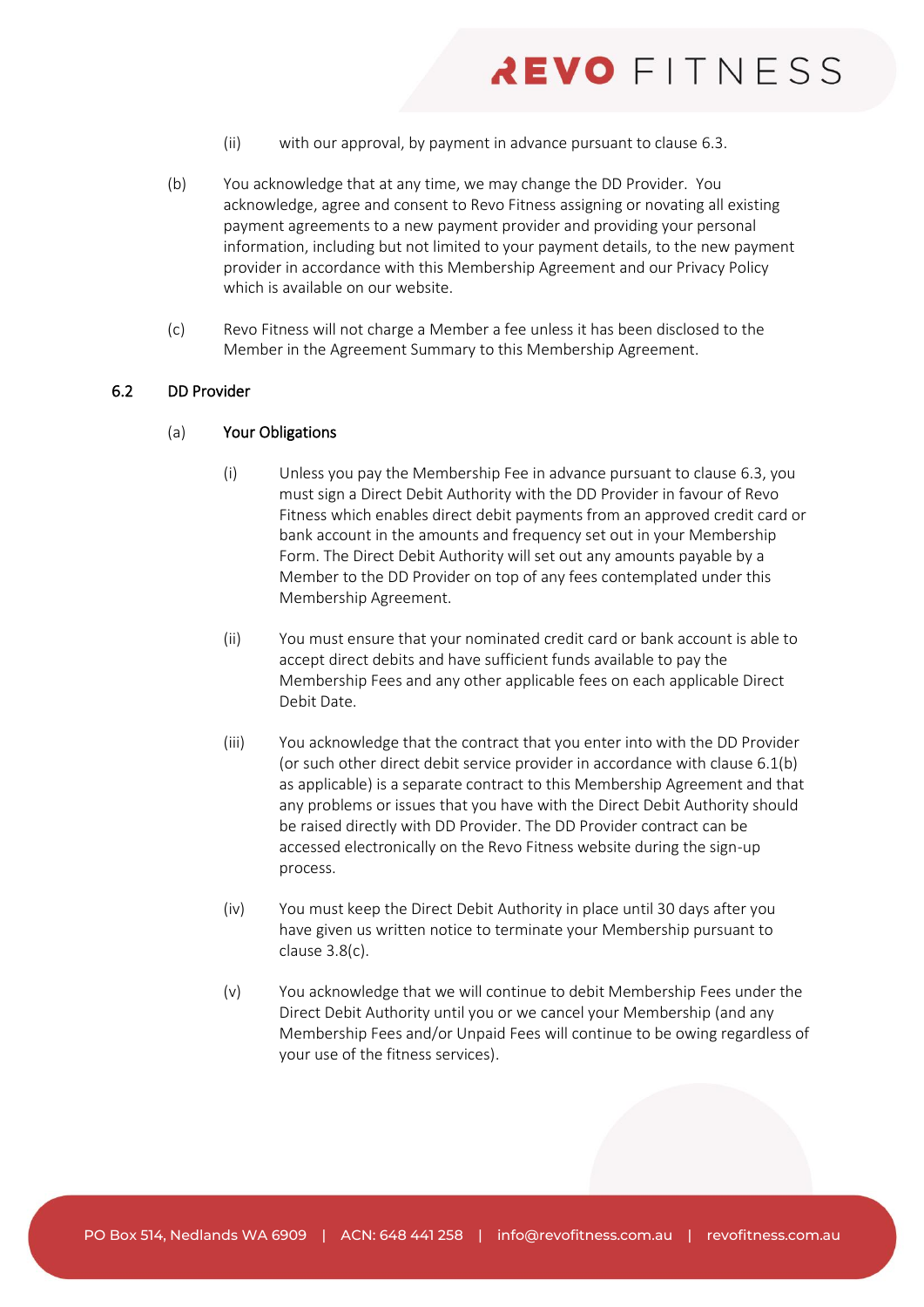(vi) It is your responsibility to ensure the Direct Debit Authority is cancelled upon termination or expiry of your Membership.

# (b) Dishonoured Payments

- (i) We will endeavour to notify you of any dishonoured or overdue payments by informing you via the contact information provided by you in your Membership Form or pursuant to clause [3.2.](#page-8-0)
- <span id="page-19-0"></span>(ii) A Dishonour Fee will be charged to you in the event a payment is dishonoured.
- (iii) The rejected payment and Dishonour Fee remains due and payable by you and, if not settled within 2 days in person at your Home Club, will be redebited to your account, until such time as any outstanding fees are paid.
- (iv) Additional fees and charges may be incurred by you for any dishonoured payments by DD Provider or your financial institution pursuant to your agreements with them.
- (v) Your Membership and access to the Revo Fitness Facilities will be suspended until such time as any outstanding fees are paid.
- (vi) If you fail to pay any amounts owing under this Membership Agreement on the due date for payment and this amount remains outstanding for more than 14 days, we will be entitled to contact a debt collection agency to collect the funds owing.

# <span id="page-19-1"></span>6.3 Payment in Advance

You may request to pay your Membership Fees in advance. We, at our sole discretion, reserve the right to accept or deny your request.

If we accept your request for advance payment, the following conditions apply;

- (a) you must provide full payment of one (1) year of Membership Fees, it being acknowledged that we are not permitted to accept prepayment of Membership Fees for a period greater than 12 months;
- (b) you are entitled to a Cooling-Off Period in accordance with clause [3.8\(a\)](#page-11-0) (where you are a new Member who has never previously held a Membership with us);
- <span id="page-19-2"></span>(c) your advance payment is non-refundable after expiration of the Cooling-Off Period (if any) subject to the conditions provided in clause [3.8\(d\)\(ii\)\(B\);](#page-14-3) and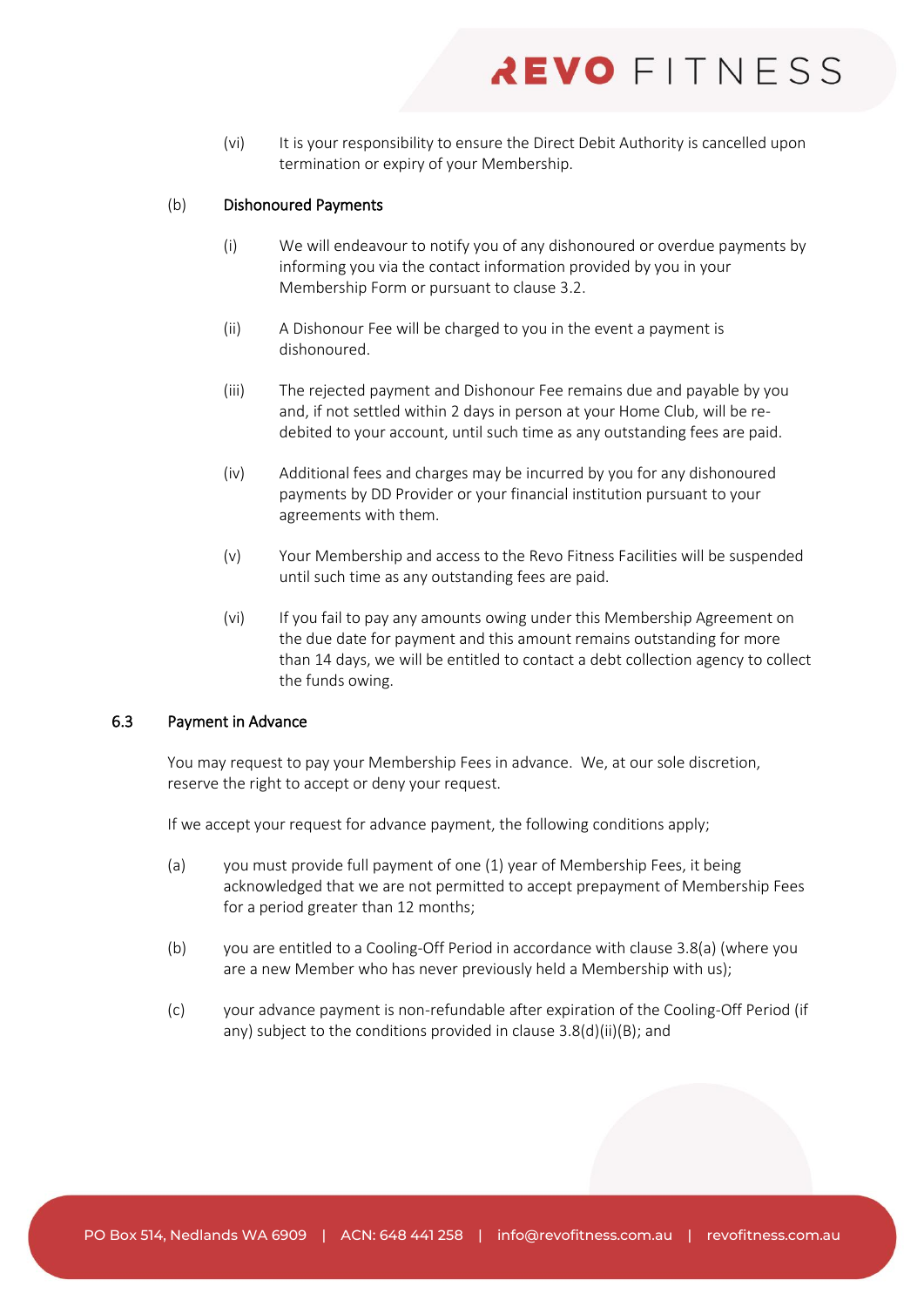(d) your Membership will automatically terminate after the agreed advance payment period ceases unless otherwise agreed by Revo Fitness.

# 6.4 Change of Payment Details

- (a) If you close the credit card account or bank account which is subject to the Direct Debit Authority, it is your responsibility to provide the DD Provider with a replacement Direct Debit Authority over another approved credit card or bank account prior to the next applicable Direct Debit Date.
- (b) Failure to provide a replacement Direct Debit Authority will constitute a breach of this Membership Agreement, the provisions of clause [3.8\(d\)](#page-13-0) will apply, and you will be liable to us for any unpaid fees, or fees we incur in connection with such breach.

### <span id="page-20-0"></span>6.5 Increased Charges

- (a) We reserve the right to increase your Membership Fees at any time. We agree to provide you with written notice of the changes either in person at a Revo Fitness Facility, or via email.
- (b) Any changes to your Membership Fees will be effective 30 days from the date we provide notice under clause [6.5\(a\).](#page-20-0) After this period, you authorise us and the DD Provider to debit the new Membership Fee amount from your account. If you do not agree to the new Membership Fees, you may terminate this Membership Agreement in accordance with clause [3.8\(c\).](#page-12-0)

# 7 REVOFIT'S GENERAL RULES OF CONDUCT

# 7.1 High Pressure Selling Techniques

Revo Fitness will:

- (a) not engage in High-Pressure Selling Techniques; and
- (b) take reasonable steps to ensure Revo Fitness staff do not engage in High-Pressure Selling Techniques.

### 7.2 Deceptive Practices and False Representations

Without limiting the Australian Consumer Law, Revo Fitness must:

- (a) not use any Deceptive Practices;
- (b) not make any False Representation.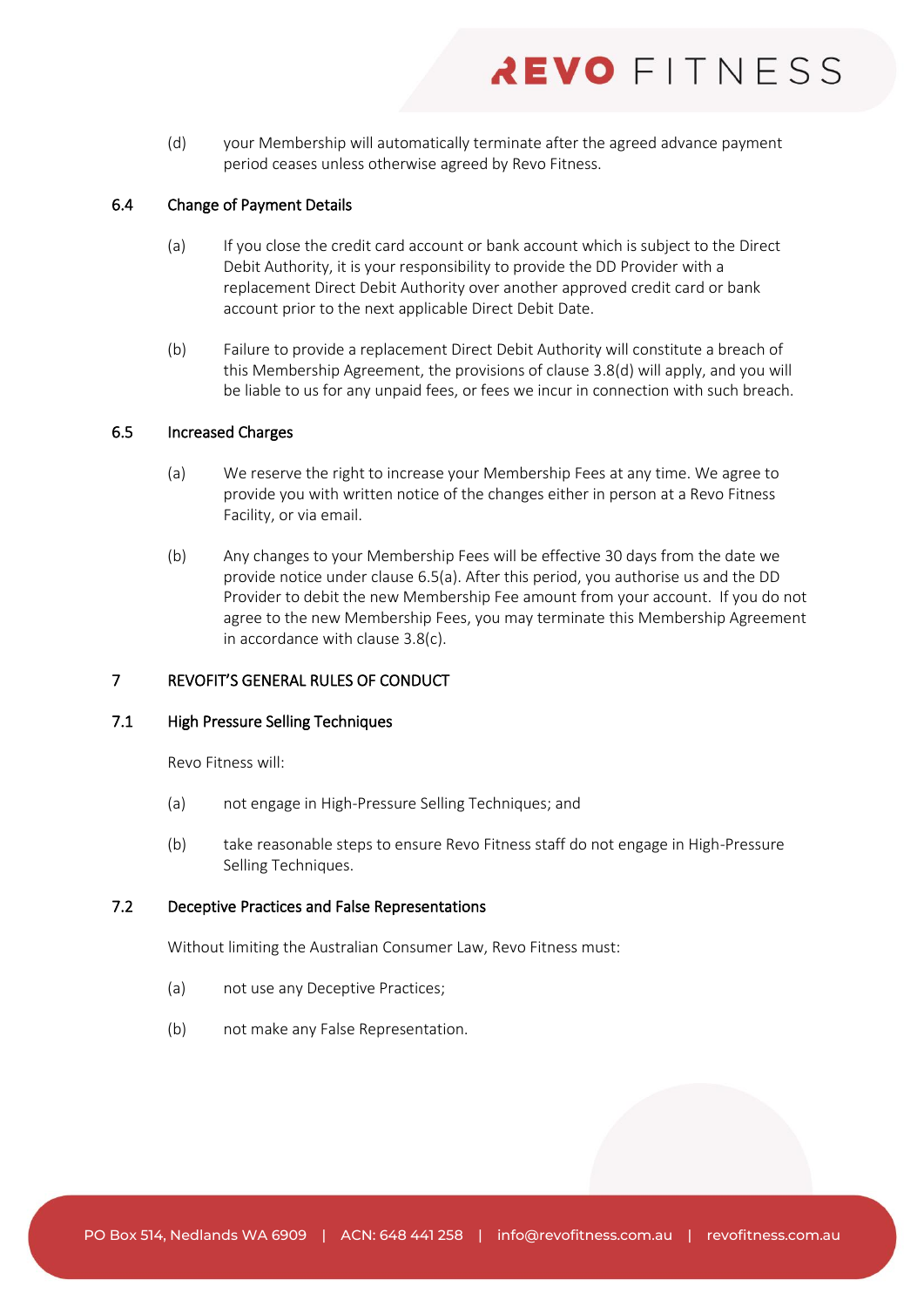- (c) take reasonable steps to ensure that Revo Fitness employee's do not use Deceptive Practices; and
- (d) ensure that sufficient information is available to enable a Member to make an informed decision in relation to the supply of fitness services by Revo Fitness.

# 8 PRIVACY

### <span id="page-21-0"></span>8.1 Personal Information

In this claus[e 8.1,](#page-21-0) a word or expression defined in the *Privacy Act 1988* (Cth) which is not otherwise defined in this Membership Agreement has the meaning given to it in that Act.

- (a) Revo Fitness must not use or disclose to another person (and must take reasonable steps to ensure that Revo Fitness employees do not use or disclose to another person) personal information about a Member obtained through Revo Fitness' business of supplying a fitness service to the Member unless authorised in writing by the Member or authorised or required under a written law.
- (b) You acknowledge that during the process of entering into a Membership Agreement with us, we will obtain access to your personal information. You authorise Revo Fitness to use and disclose your personal information for the purposes of giving effect to the fitness services contemplated by this Membership Agreement and in accordance with our Privacy Policy (subject to any applicable privacy law).
- (c) You acknowledge that in entering into the Direct Debit Authority agreement with DD Provider in accordance with clause [6.2](#page-18-1) (or any other direct debit service provider as applicable) you agree to provide DD Provider with your personal information which will be handled in accordance with the Privacy Policy of DD Provider.

### 8.2 Surveillance

For safety and security reasons we implement video and audio surveillance to monitor Revo Fitness Facilities. Surveillance is limited to the Revo Fitness Facility entry and floor areas only.

You acknowledge that when accessing a Revo Fitness Facility you will be subject to video and audio surveillance and consent to such surveillance being taken and held by Revo Fitness.

### 9 LIABILITY OF PROPERTY

(a) We will not be liable for any loss, theft or damage occurring to your personal items. Any personal items left or stored at Revo Fitness Facilities are left or stored at your own risk.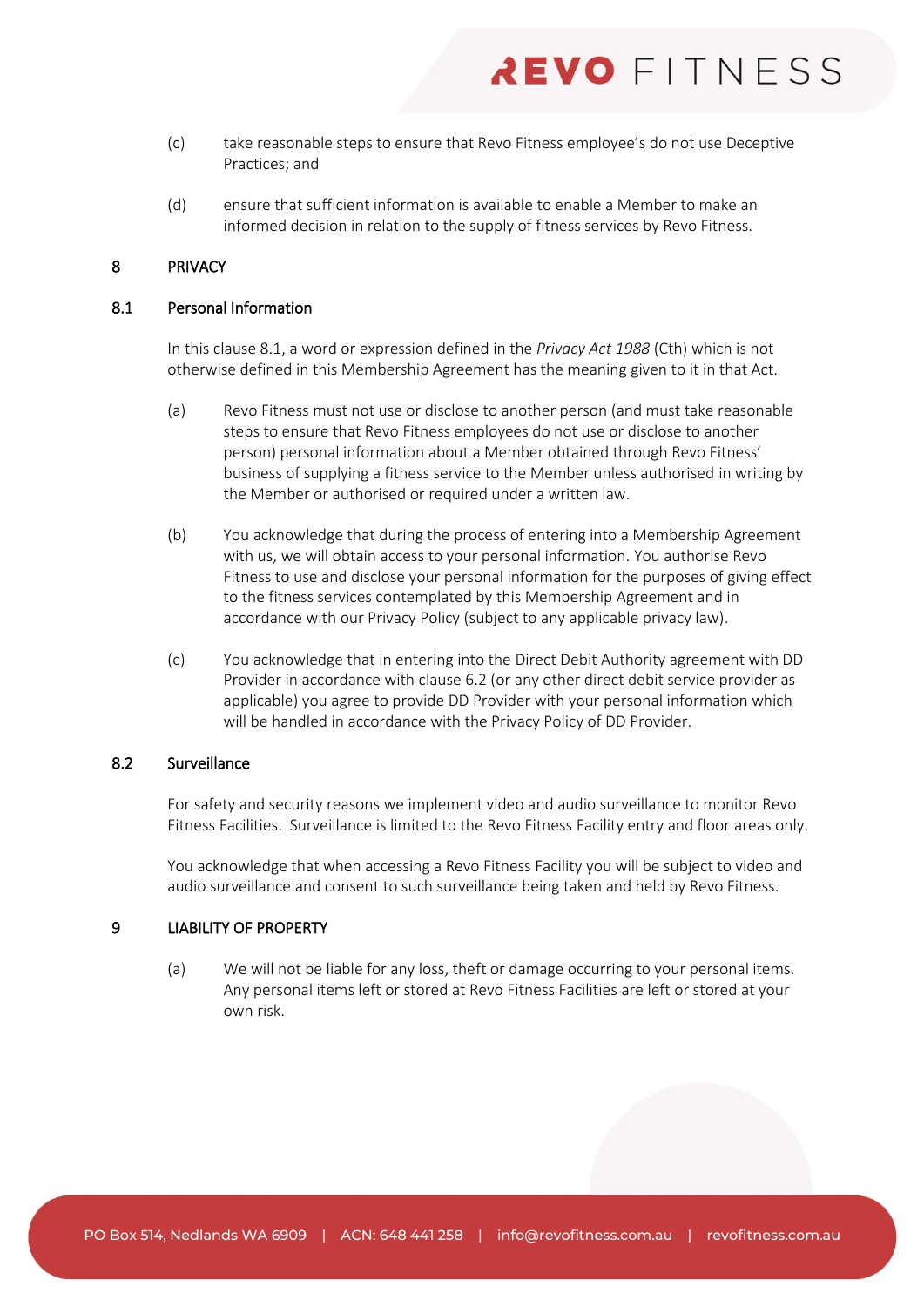(b) Vehicles parked in or around the vicinity of our Revo Fitness Facilities are parked at your own risk and we will not be liable for the theft or any damage occurring to vehicles or their contents.

# <span id="page-22-2"></span><span id="page-22-1"></span>10 RELEASE AND INDEMNITY

- (a) You acknowledge and accept that while on the premises of any Revo Fitness Facility and while undertaking exercise and using the equipment, you are at risk of sustaining injury, permanent disability or death. Such risks may arise from:
	- (i) slipping on wet flooring;
	- (ii) being struck by weights;
	- (iii) colliding with equipment, or other Members;
	- (iv) engaging in strenuous exercise and activities; and/or
	- (v) incorrect use of equipment or the Revo Fitness Facilities.
- (b) You acknowledge that any such injury may result not only from your actions but from the action, omission or negligence of others.
- (c) You acknowledge and agree that the risks contained in claus[e 10\(a\)](#page-22-1) are not exhaustive, and there are other unknown or anticipated risks from your use of the Revo Fitness Facilities that may result in injury, permanent disability or death.
- (d) You acknowledge that while every attempt is made to ensure that our Revo Fitness Facilities are safe, there are some significant and inherent risks involved in your use of the Revo Fitness Facilities. You assume all such risks, and agree that you are attending and using the Revo Fitness Facilities voluntarily and entirely at your own risk.
- <span id="page-22-0"></span>(e) You acknowledge that we are not liable to you for any injuries sustained while you are under the supervision of a personal trainer who is not an employee of Revo Fitness. If you engage your own private personal trainer, any liability for injuries sustained under the supervision of that personal trainer remains with that personal trainer and not Revo Fitness.
- (f) You agree to indemnify, hold harmless, and release Revo Fitness and all employees, volunteers, agents and officers thereof from and against all claims, liabilities, injury, loss or damage you may suffer or incur, including to a third party (including any minor or other person for whom you are responsible), arising from or connected in any way with your participation or attendance at or near any Revo Fitness Facility. Further, you agree not to bring or assert or allow to be brought or asserted any claim,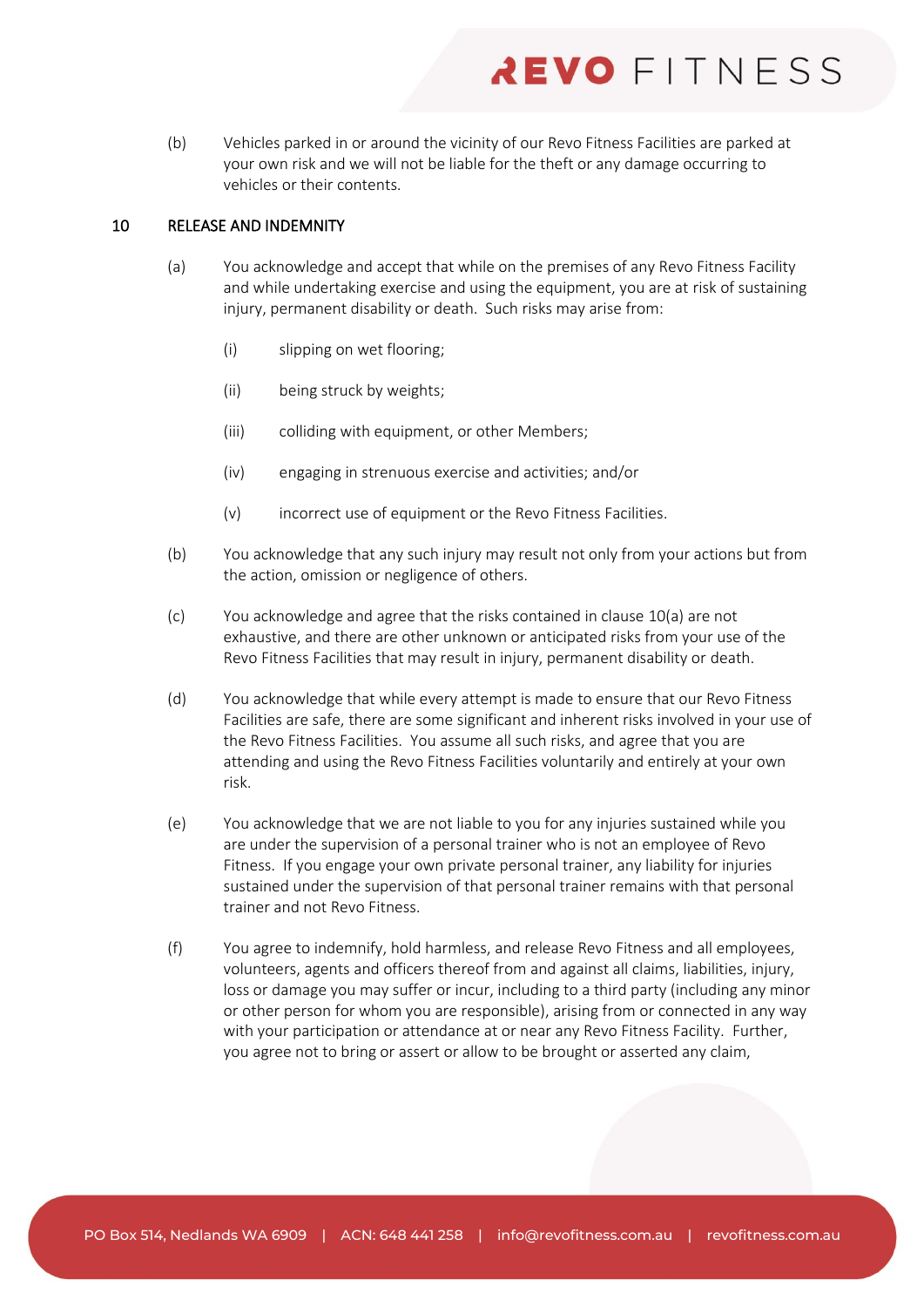demand, cause of action, proceeding, action or the like against Revo Fitness or any employee, volunteer, agent or officer thereof in contravention of this clause.

(g) This clause [10](#page-22-2) survives termination of the Membership Agreement.

# 11 COMPLAINTS

If you have any complaints regarding our service or any other issue regarding a Revo Fitness Facility you must complete a complaint form obtainable from Revo Fitness staff at any Revo Fitness Facility (or an electronic copy obtainable from Revo Fitness by providing written request to Revo Fitness to receive such a complaint form). We will:

- (a) make a record of your complaint and inform you that we have received and recorded your complaint as soon as reasonably practicable after receiving a complaint; and
- (b) undertake every reasonable effort to resolve your complaint quickly and fairly.

#### 12 REGULATIONS

The Regulations apply to this Membership Agreement and Revo Fitness will provide any document or information required to be provided by Revo Fitness or available under the Regulations to a Member free of charge in electronic form and/or in paper form on written request from the Member to provide any such document or information.

# 13 GOVERNING LAW

This Membership Agreement is governed by and construed in accordance with the laws of the State of Western Australia and the parties agree to submit to the non-exclusive jurisdiction of its courts.

# 14 SEVERABILITY

Any term or any part of this Membership Agreement that is or becomes illegal, void or unenforceable may be severed from this Membership Agreement and the remaining terms or parts of the terms of this Membership Agreement continue in force.

### 15 ENTIRE AGREEMENT

The terms of this Membership Agreement constitute the entire agreement between the parties.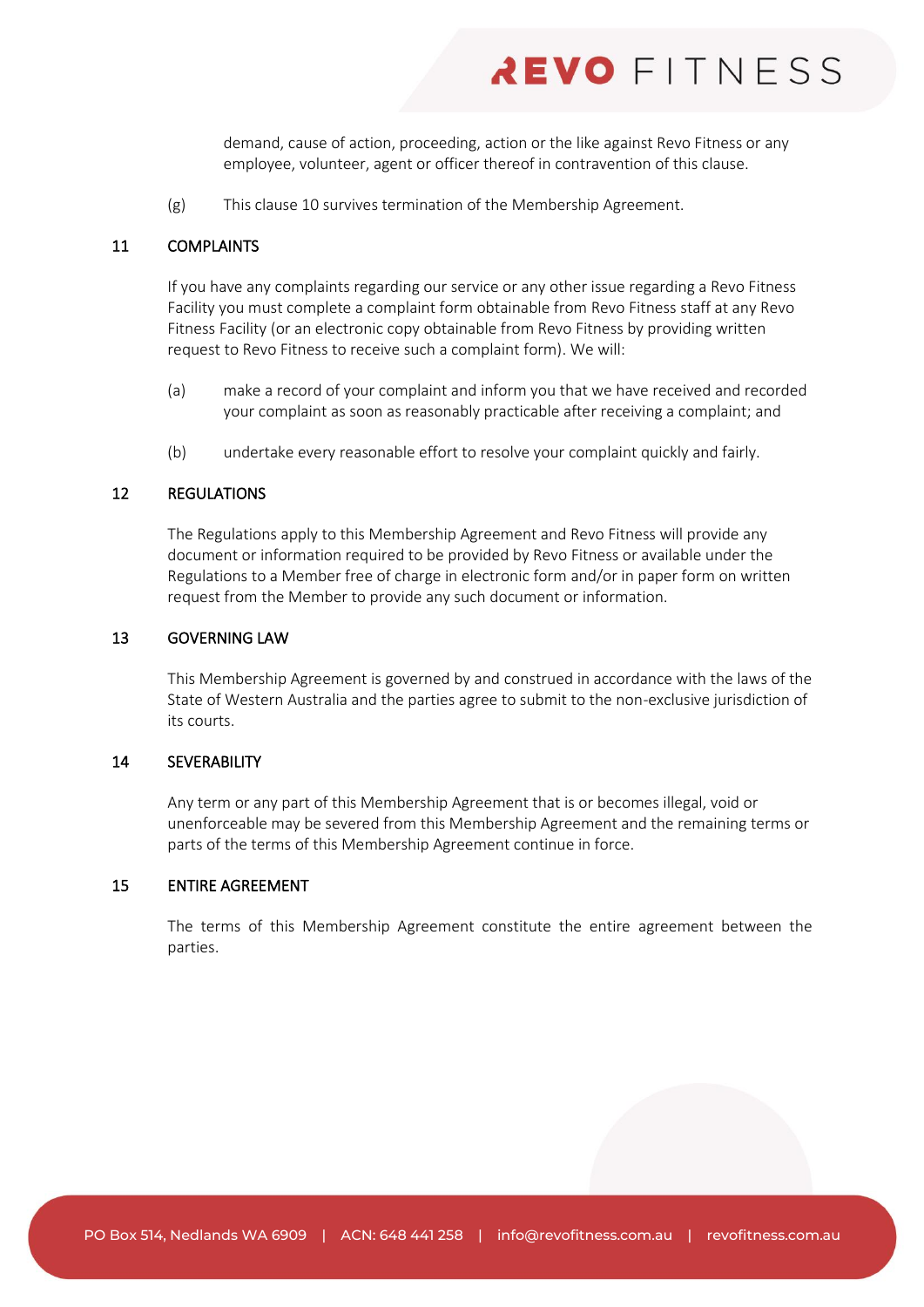Annexure 1 – Cancellation Form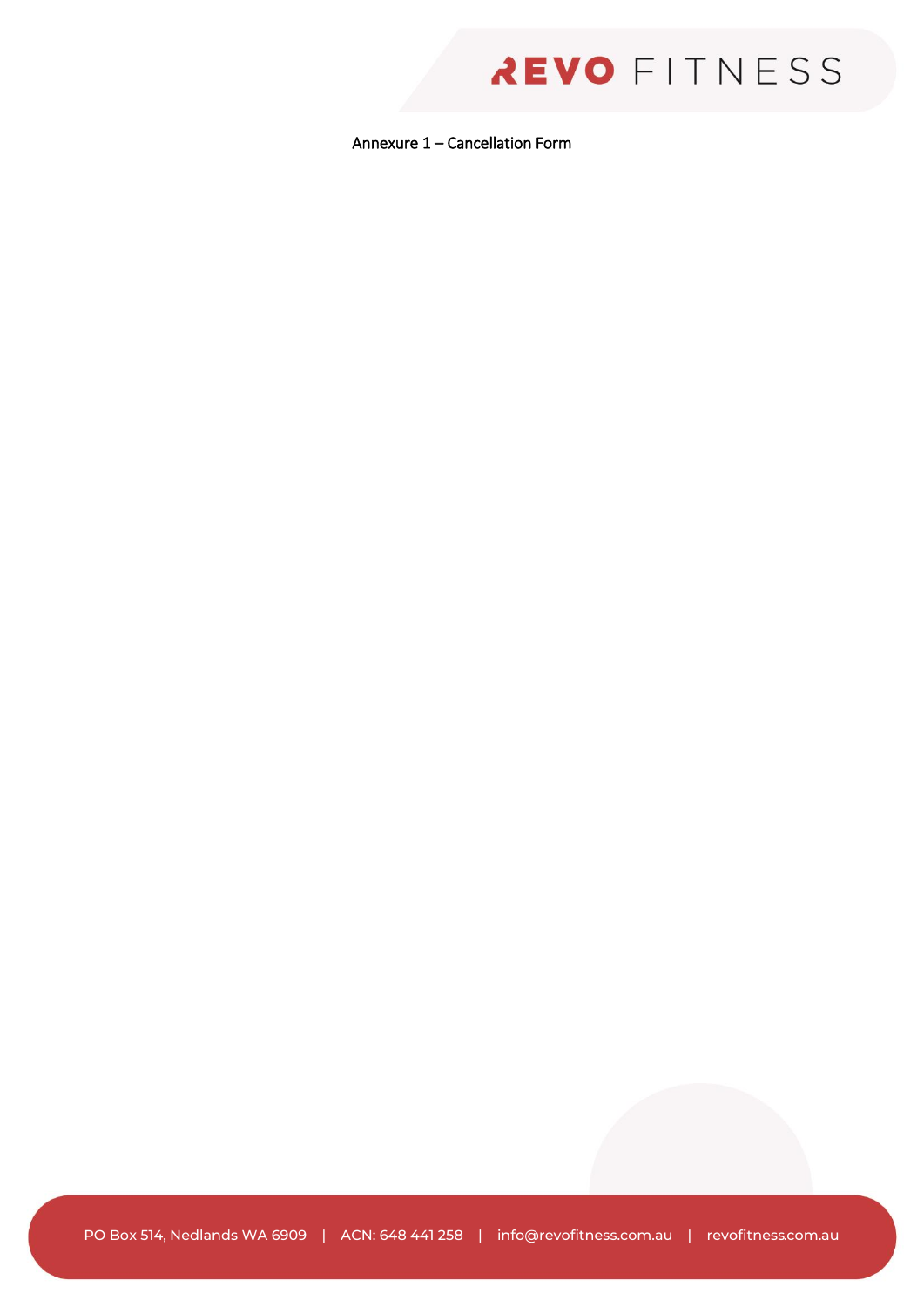# **CANCELLATION FORM PERSONAL DETAILS**

| <u>I LIVULIAL DE IAILU</u> |  |
|----------------------------|--|
|                            |  |
|                            |  |
|                            |  |
|                            |  |
|                            |  |
|                            |  |
|                            |  |
|                            |  |
|                            |  |

# CANCELLATION REASON

- $\Box$  7 day cooling off period
- □ Permanent sickness/disability
- $\Box$  Other (Why are you cancelling?)
	- □ Moving Area
	- □ Requires Classes
	- □ Not Satisfied
	- □ Motivation
	- □ Changing Gym
	- □ Not Using Facility
	- □ Financial
	- □ Holiday

# **CONFIRMATION OF CANCELLATION**

### **MEMBER SIGNATURE:**

Date Signed:

Completing this Cancellation Form entitles you to cancel your Membership in accordance with clause [3.8](#page-11-2) of the Membership Agreement.

You are entitled to cancel your Membership by completing this form:

- (a) within the 7 day Cooling-Off Period pursuant to clause [3.8\(a\);](#page-11-0)
- (b) at any time if you have suffered a permanent sickness or physical incapacity pursuant to clause [3.8\(b\);](#page-11-5) or
- (c) following the completion of a 30-day notice period pursuant to claus[e 3.8\(c\).](#page-12-0)

If you are cancelling your Membership on the basis of the Cooling-Off Period, or due to medical reasons, your Membership will terminate immediately and you will no longer be entitled to use the Revo Fitness Facilities.

If you are cancelling your Membership by providing 30 days' written notice, your Membership will remain active for that 30-day period and you will be entitled to full use of the Revo Fitness Facilities during that time.

Cancellation of your Membership is subject to the terms and conditions contained in the Membership Agreement. In the event of any inconsistency between the terms of the Membership Agreement and the contents of this form, the terms of the Membership Agreement prevail to the extent of any inconsistency.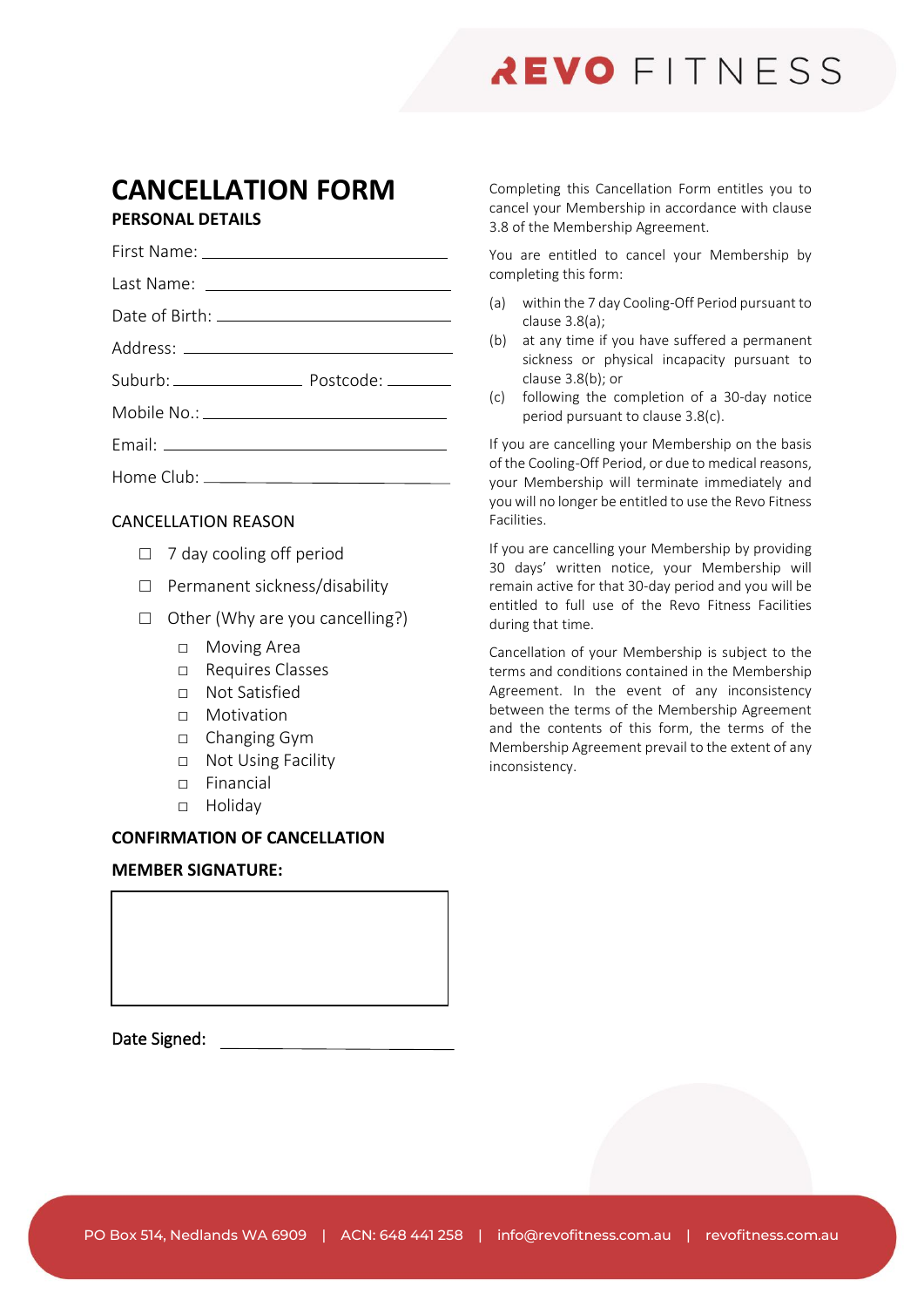Annexure 2 – Suspension Form